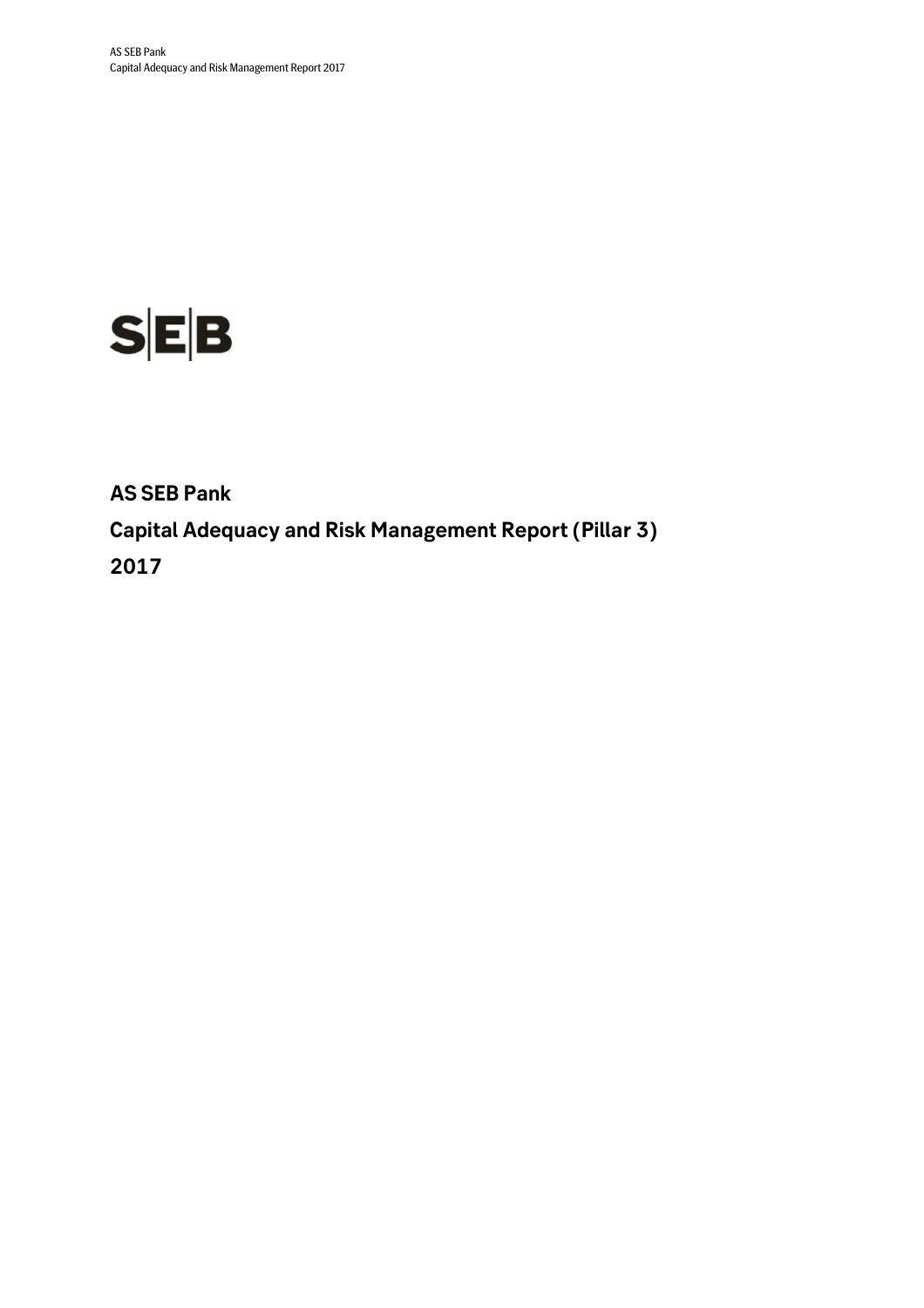# **Table of contents**

## **List of tables**

| Table 6. Geographical distribution of credit exposures relevant for the calculation of the  |  |
|---------------------------------------------------------------------------------------------|--|
|                                                                                             |  |
|                                                                                             |  |
|                                                                                             |  |
|                                                                                             |  |
|                                                                                             |  |
|                                                                                             |  |
|                                                                                             |  |
|                                                                                             |  |
| Table 14. EU CR1-A - Credit quality of exposures by exposure class and instrument 21        |  |
| Table 15. EU CR1-B - Credit quality of exposures by industry or counterparty types 22       |  |
|                                                                                             |  |
|                                                                                             |  |
|                                                                                             |  |
| Table 19. EU CR2-A - Changes in stock of general and specific risk adjustments 25           |  |
| Table 20. EU CR2-B - Changes in stock of defaulted and impaired loans and debt securities25 |  |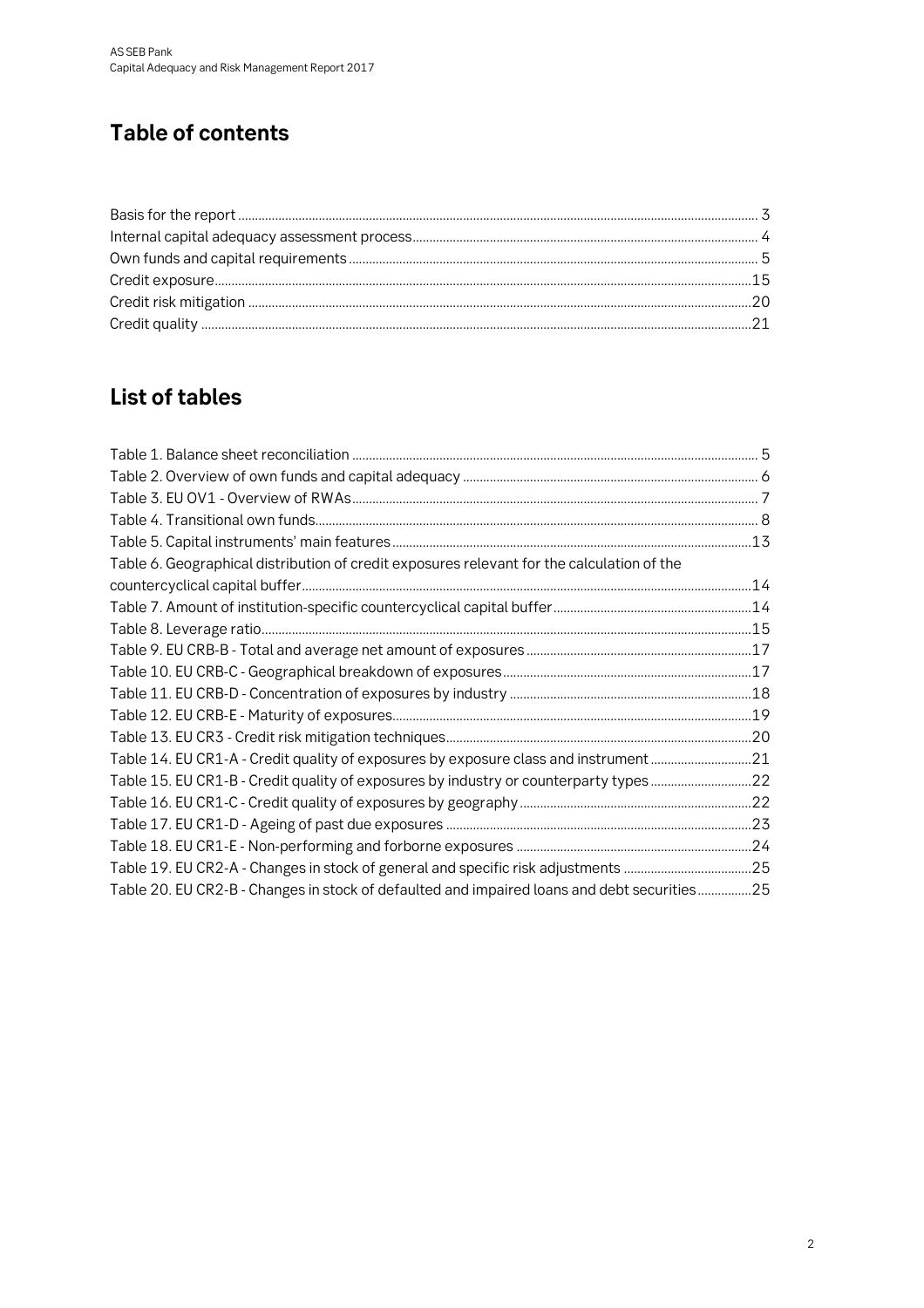## Basis for the report

This report is prepared in accordance with the requirements of the Capital Requirements Directive (CRD IV) and the Capital Requirements Regulation No 575/2013 (CRR) Part 8 as well as the European Banking Authority's (EBA) implementing technical standards (ITS) with regard to disclosure of own funds (EU Regulation No 1423/2013), countercyclical capital buffer (EU Regulation No 2015/1555), and leverage ratio (EU Regulation No 2016/200). Templates recommended by the EBA's guidelines on disclosure requirements under Part 8 of the CRR have been used as relevant. According to CRR, information specified in articles 437, 438, 440, 442, 450, 451 and 453 of CRR shall be disclosed for material subsidiaries.

Together with the Annual Report, this report provides information on AS SEB Pank's (the "Bank") material risks as part of the Pillar 3 framework, including details on the Bank's risk profile and business volumes by customer categories and risk classes, which form the basis for the calculation of the capital requirement. The Pillar 3 report complements the Annual Report with additional information, and is intended to be read in conjunction with the Annual Report, in particular the Notes to the Consolidated Financial Statements, including Risk Policy and Management section within it, where the Bank's risk and capital management policies and practices are described. Reference is also made to SEB Group's Annual Report and Capital Adequacy and Risk Management Report (Pillar 3), which describes SEB Group's risk and capital management, including internal ratings systems, internal measurement approaches and principles for calculating own funds and capital adequacy. SEB Group's Pillar 3 report is available in English and is published on SEB Group's webpage www.sebgroup.com.

Disclosures in relation to remuneration are included in the Annual Report sections "Management Report", page 4. Significant accounting policies for the Bank are presented in the Annual Report, Note 1 – Introduction and Accounting Policies, page 26.

AS SEB Pank is a subsidiary of the consolidated group of Skandinaviska Enskilda Banken AB (publ) ("SEB Group") that is registered in Sweden. AS SEB Pank Group consists of two fully owned subsidiaries, AS SEB Liising Group and AS SEB Varahaldus, and the associated company SK ID Solutions AS, which is owned to 25%.

The report is based on the Bank's consolidated situation as of 31 December 2017. The Financial Group forms the basis for consolidation for prudential purposes, which requires the Bank to prepare consolidated accounts for the group entities engaged in financial service activities without consolidation of the entities involved in other activities. To comply with this requirement, the Bank has fully consolidated all its subsidiaries AS SEB Liising Group and AS SEB Varahaldus. Associated company SK ID Solutions AS is consolidated using equity method. The Consolidated Group in the Pillar 3 Report is same as in the Annual Report.

The information in this report is not required to be, and has not been, subject to external audit. The report has been approved by the Bank's Management Board.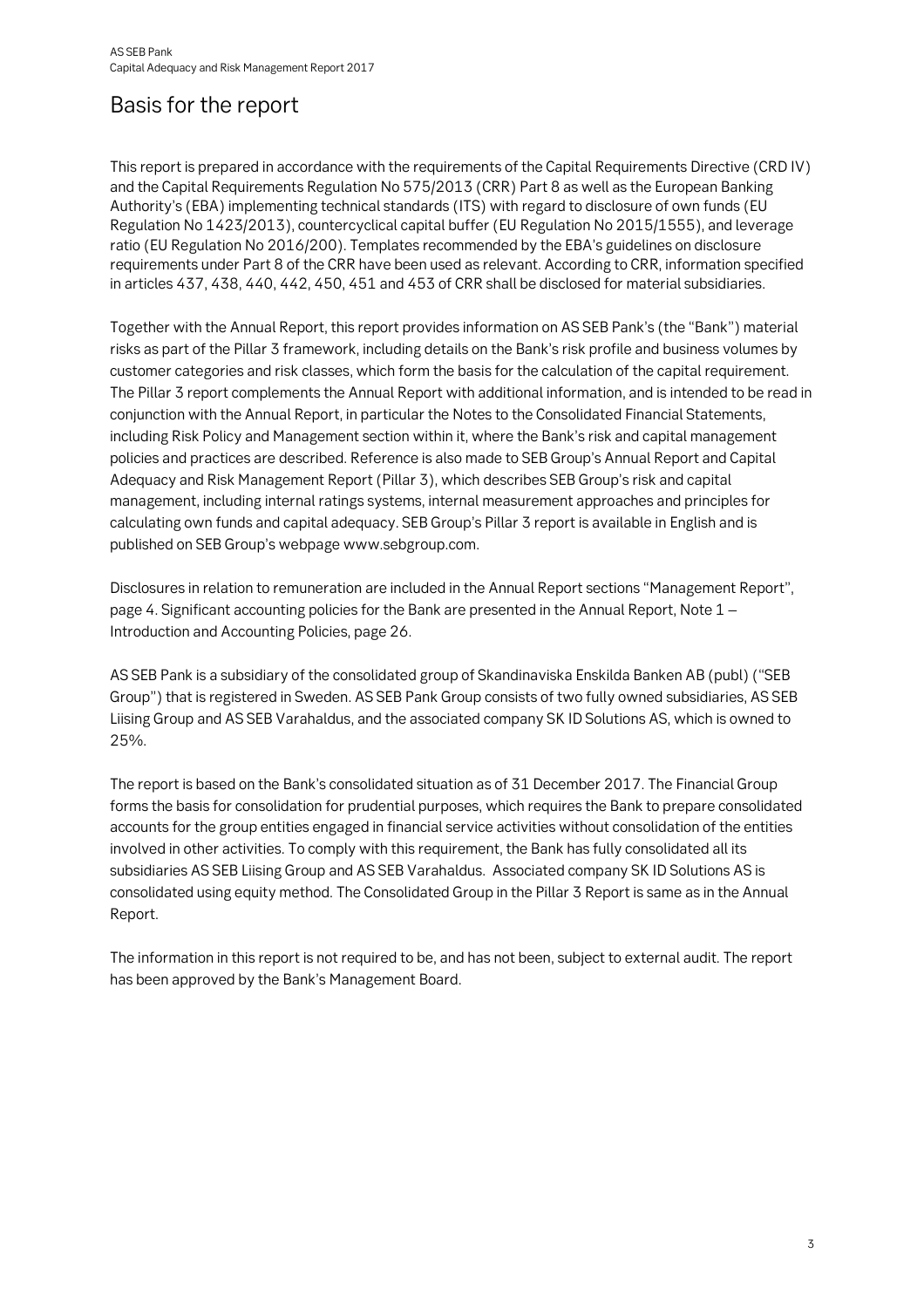## Internal capital adequacy assessment process

SEB Group's Capital Policy defines how capital management should support the business goals. Shareholders' return requirement shall be balanced against the capital requirements of the regulators and the equity necessary to conduct the business of the Group.

The Asset and Liability Committee (ALCO) and the Chief Financial Officer are responsible for the process linked to overall business planning, to assess capital requirements in relation to the Group's risk profile, and for proposing a strategy for maintaining the desired capital levels. The Group's capitalisation shall be riskbased and built on an assessment of all risks incurred in the Group's business. It shall be forward-looking and aligned with short- and long-term business plans as well as with expected macroeconomic developments.

Capital ratios are the main communication vehicle for capital strength. Good risk management notwithstanding, the Group must keep capital buffers against unexpected losses. Together with continuous monitoring, and reporting of the capital adequacy to the Management Board, this ensures that the relationships between shareholders' equity, ICAAP and regulatory based requirements are managed in such a way that the Group does not jeopardise the profitability of the business and the financial strength of the Group.

In the SEB Group, capital is managed centrally, meeting also local requirements as regards statutory and internal capital requirements. Following the SEB Group Capital Policy, the parent company shall promptly arrange for additional capital if SEB Pank requires capital injections to meet the decided level.

The Internal Capital Adequacy Assessment Process ("ICAAP") is performed for SEB Group and all material legal entities. The process is coordinated by Group Treasury and subsidiaries' ICAAPs are part of the SEB Group's ICAAP. The ICAAP is a continuous process within SEB, closely interrelated with the strategy and business planning, risk strategy and financial planning processes. Subsidiaries' ICAAPs are performed locally by the risk and treasury functions in close cooperation with the corresponding Group functions.

The ICAAP shall be approved annually by SEB Pank Management Board (the "Management Board") and by the SEB Pank Supervisory Council ("Council"). The ICAAP is revised on a yearly basis. The framework shall be maintained by SEB Pank Treasury in coordination with SEB Group Financial Management. Any changes or amendments need to be approved by the Management Board and Council and are to be proposed by SEB Pank Treasury after coordination with SEB Group Financial Management. The focus of SEB Group Financial Management and SEB Group Risk Control lies on methodology, while SEB Pank Treasury focuses on processes, monitoring, reporting and compliance with Estonian regulations.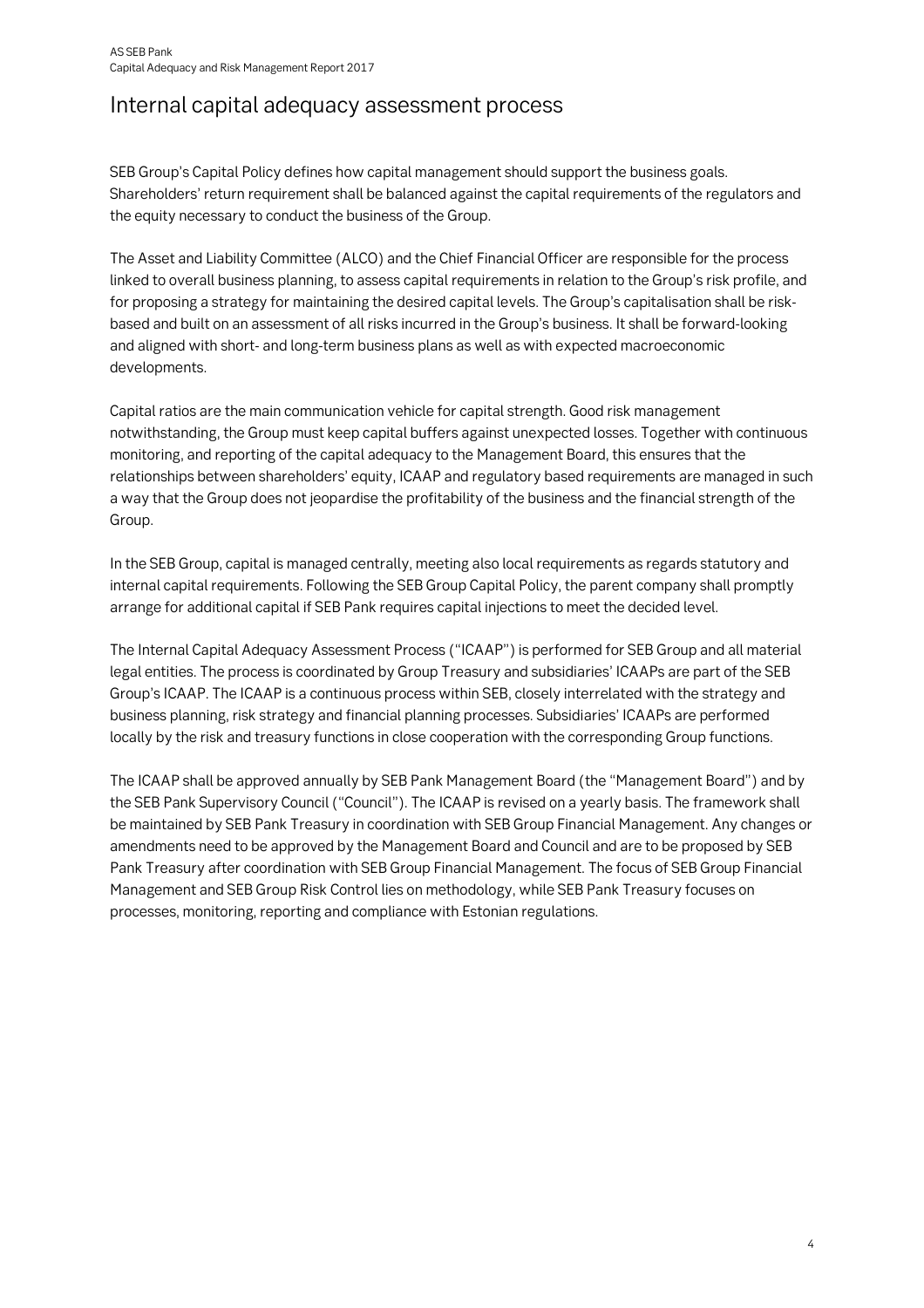# Own funds and capital requirements

## Table 1. Balance sheet reconciliation

|                                                                                                                                                                                                                  | 31 Dec 2017              | <b>Cross</b>             |                                              |
|------------------------------------------------------------------------------------------------------------------------------------------------------------------------------------------------------------------|--------------------------|--------------------------|----------------------------------------------|
| <b>EUR</b> m                                                                                                                                                                                                     | Financial<br>Group       | Group                    | reference to<br>the own<br>funds<br>template |
| Cash                                                                                                                                                                                                             | 41                       | 41                       |                                              |
| Balances with central bank                                                                                                                                                                                       | 1010                     | 1010                     |                                              |
| Loans and advances to credit institutions                                                                                                                                                                        | 172                      | 172                      |                                              |
| Loans and advances to customers                                                                                                                                                                                  | 4734                     | 4734                     |                                              |
| Financial assets held for trading                                                                                                                                                                                | 24                       | 24                       |                                              |
| Financial assets designated at fair value through profit or loss at inception                                                                                                                                    | 89                       | 89                       |                                              |
| Available-for-sale financial assets                                                                                                                                                                              | 7                        | 7                        |                                              |
| Other assets                                                                                                                                                                                                     | 32                       | 32                       |                                              |
| Investments in associates                                                                                                                                                                                        | 1                        | 1                        |                                              |
| Intangible assets                                                                                                                                                                                                | 4                        | 4                        | a                                            |
| Property, plant and equipment                                                                                                                                                                                    | 10                       | 10                       |                                              |
| <b>TOTAL ASSETS</b>                                                                                                                                                                                              | 6124                     | 6124                     |                                              |
| Due to credit institutions<br>Due to customers<br>Other liabilities<br>Financial liabilities at fair value through profit or loss<br>of which gains or losses on liabilities valued at fair value resulting from | 1215<br>3747<br>97<br>23 | 1215<br>3747<br>97<br>23 |                                              |
| changes in own credit standing                                                                                                                                                                                   | 0                        | 0                        | b                                            |
| Provisions                                                                                                                                                                                                       | 0                        | $\Omega$                 |                                              |
| <b>Total Liabilities</b>                                                                                                                                                                                         | 5082                     | 5082                     |                                              |
| Share capital                                                                                                                                                                                                    | 43                       | 43                       | C                                            |
| Share premium                                                                                                                                                                                                    | 86                       | 86                       | d                                            |
| Other reserves                                                                                                                                                                                                   | 21                       | 21                       |                                              |
| of which funds for general banking risk                                                                                                                                                                          | 19                       | 19                       | e                                            |
| of which accumulated other comprehensive income                                                                                                                                                                  | 2                        | $\overline{2}$           | f                                            |
| Retained earnings                                                                                                                                                                                                | 893                      | 893                      | g                                            |
| Total shareholders' equity                                                                                                                                                                                       | 1043                     | 1043                     |                                              |
| <b>TOTAL LIABILITIES AND EQUITY</b>                                                                                                                                                                              | 6124                     | 6124                     |                                              |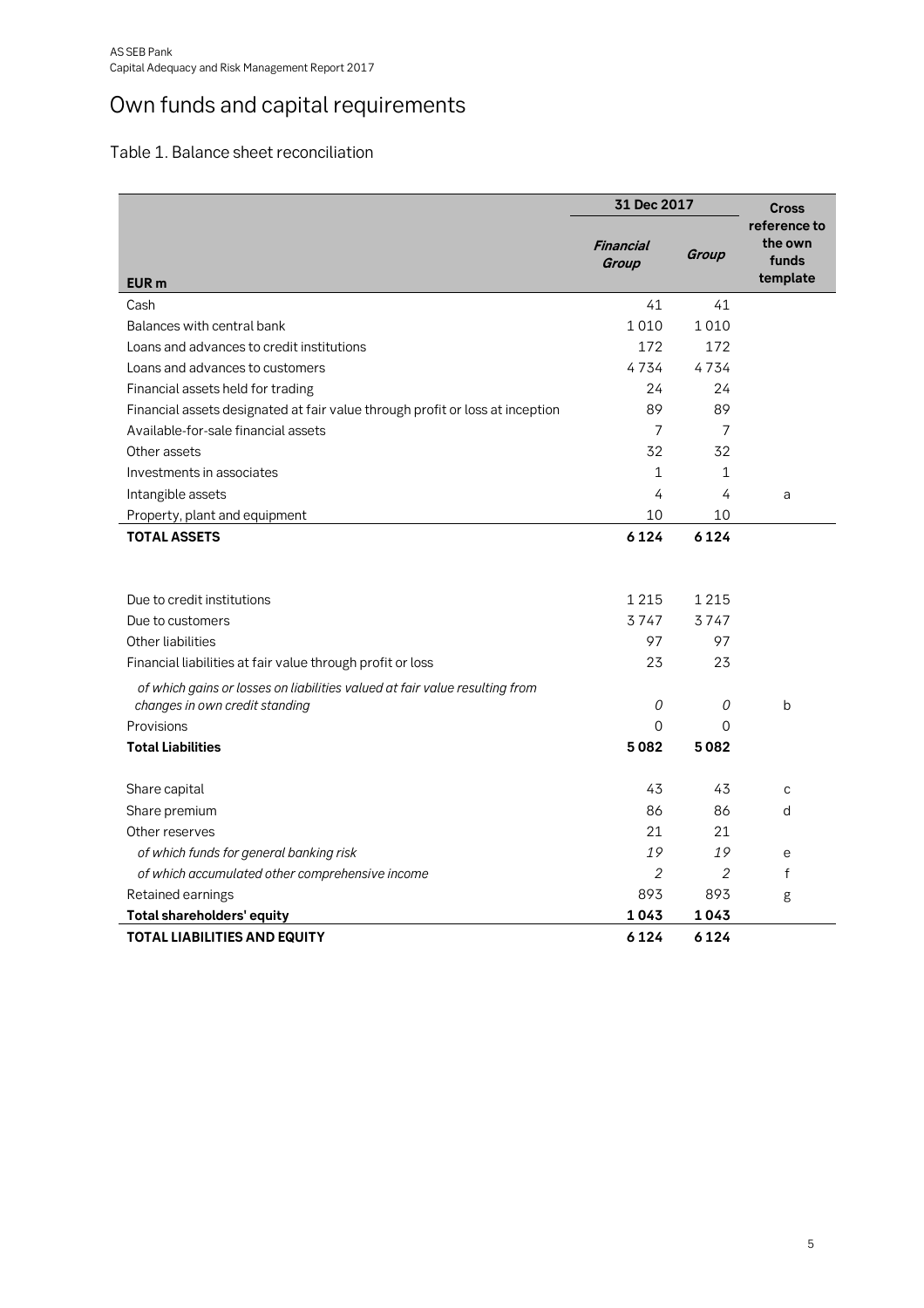## Table 2. Overview of own funds and capital adequacy

| <b>EUR</b> m                                                         | 31 Dec 2017 | 31 Dec 2016 |
|----------------------------------------------------------------------|-------------|-------------|
|                                                                      |             |             |
| Own funds                                                            |             |             |
| Common Equity Tier 1 capital                                         | 959         | 945         |
| Tier 1 capital                                                       | 959         | 945         |
| Total own funds                                                      | 959         | 945         |
| Own funds requirement                                                |             |             |
| Risk exposure amount                                                 | 2484        | 2426        |
| Expressed as own funds requirement                                   | 199         | 194         |
| Common Equity Tier 1 capital ratio                                   | 38,6%       | 39,0%       |
| Tier 1 capital ratio                                                 | 38,6%       | 39,0%       |
| Total capital ratio                                                  | 38,6%       | 39,0%       |
| Own funds in relation to own funds requirement                       | 4,82        | 4,87        |
| Regulatory Common Equity Tier 1 capital requirement including buffer |             |             |
| requirement (Pillar 1 only)                                          | 10,0%       | 10,0%       |
| of which capital conservation buffer requirement                     | 2,5%        | 2,5%        |
| of which systemic risk buffer requirement                            | 1,0%        | 3,0%        |
| of which countercyclical capital buffer requirement                  | 0,0%        | 0,0%        |
| of which other systemically important institution buffer             | 2,0%        | 0,0%        |
| Common Equity Tier 1 capital available to meet buffer <sup>1)</sup>  | 34,1%       | 34,4%       |
| Transitional floor 80% of capital requirement according to Basel I   |             |             |
| Minimum floor own funds requirement according to Basel I             | 268         | 255         |
| Own funds according to Basel I                                       | 967         | 952         |
| Own funds in relation to own funds requirement Basel I               | 3,58        | 3,70        |
| Leverage ratio                                                       |             |             |
| Exposure measure for leverage ratio calculation                      | 6684        | 6236        |
| of which on balance sheet items                                      | 6109        | 5764        |
| of which off balance sheet items                                     | 575         | 472         |
| Leverage ratio                                                       | 14,3%       | 15,2%       |

*1) CET1 ratio less minimum capital requirement of 4.5% excluding buffers.*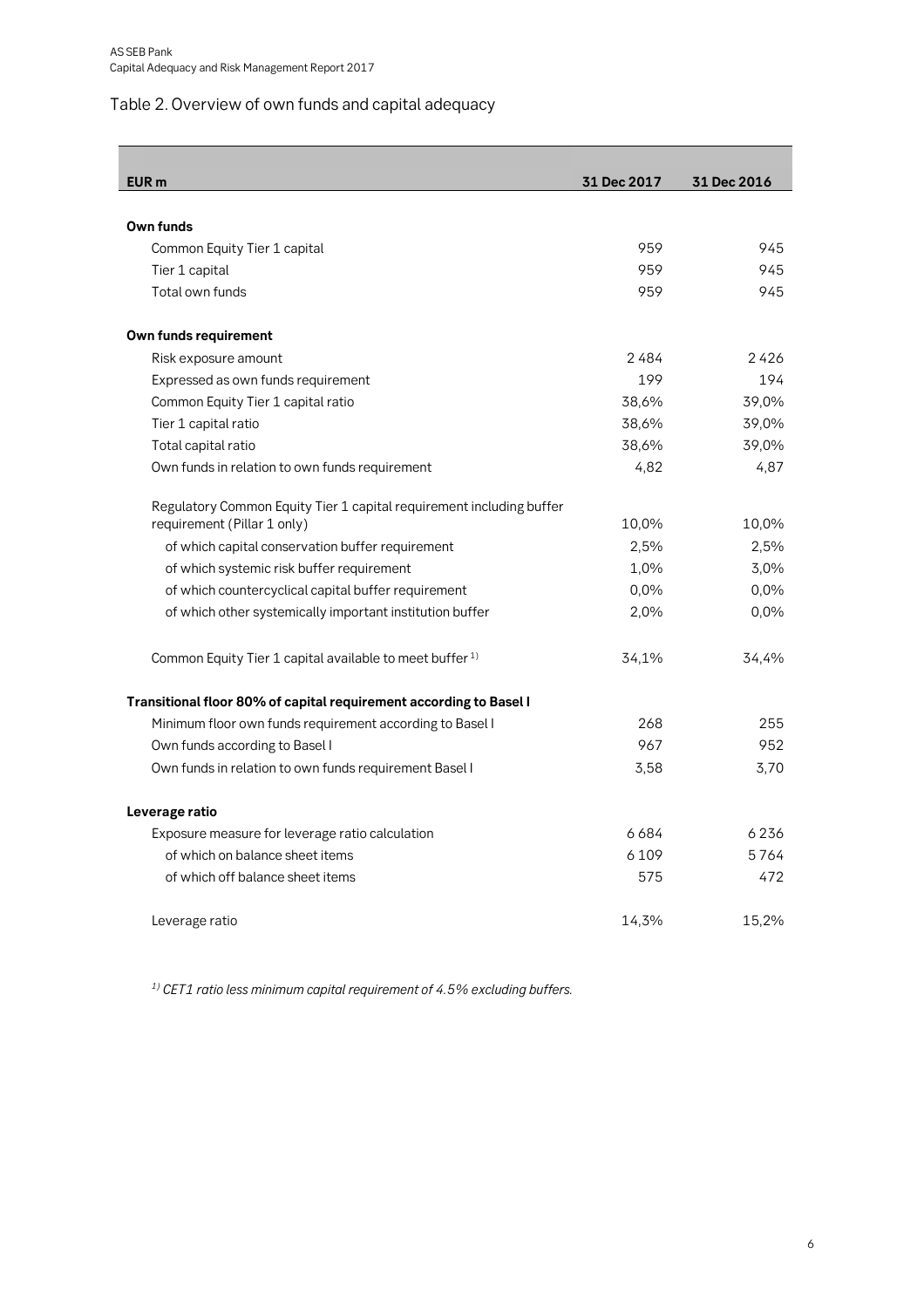#### Table 3. EU OV1 - Overview of RWAs

| <b>Breakdown by Risk Type</b>                              | <b>Risk Exposure Amount</b> | Minimum own<br>funds<br>requirements |             |
|------------------------------------------------------------|-----------------------------|--------------------------------------|-------------|
| EUR <sub>m</sub>                                           | 31 Dec 2017                 | 31 Dec 2016                          | 31 Dec 2017 |
| Credit risk (excluding counterparty credit risk) (CCR)     | 2325                        | 2 2 8 5                              | 186         |
| of which standardised approach (SA)                        | 309                         | 249                                  | 25          |
| of which foundation internal rating-based (F-IRB) approach | 1702                        | 1 737                                | 136         |
| of which advanced internal rating-based (A-IRB) approach   | 314                         | 299                                  | 25          |
| Counterparty credit risk                                   | O                           | $\Omega$                             | Ω           |
| of which CVA                                               | 0                           | 0                                    | 0           |
| Settlement risk                                            | $\Omega$                    | 0                                    | $\Omega$    |
| Securitisation exposures in banking book                   | O                           | $\Omega$                             | O           |
| Market risk                                                | 24                          | 17                                   | 2           |
| of which standardised approach                             | 24                          | 17                                   | 2           |
| Large exposures                                            | $\Omega$                    | $\Omega$                             | O           |
| Operational risk                                           | 135                         | 123                                  | 11          |
| of which advanced measurement approach                     | 135                         | 123                                  | 11          |
| Amounts below the thresholds for deduction (subject to     |                             |                                      |             |
| 250% risk weight)                                          | $\Omega$                    | $\Omega$                             | Ω           |
| Floor adjustment                                           | O                           | $\Omega$                             | O           |
| Additional risk exposure amount due to Article 3 CRR       | 0                           | 0                                    | 0           |
| Total                                                      | 2484                        | 2426                                 | 199         |

Total REA in reporting period increased by EUR 58m to EUR 2 484m as a result of natural growth in business. Major movements within credit risk exposure in standardised approach and foundation internal rating-based approach is due to bank's decision to place its liquid funds onto central banks account instead of previous holdings on credit institutions' accounts.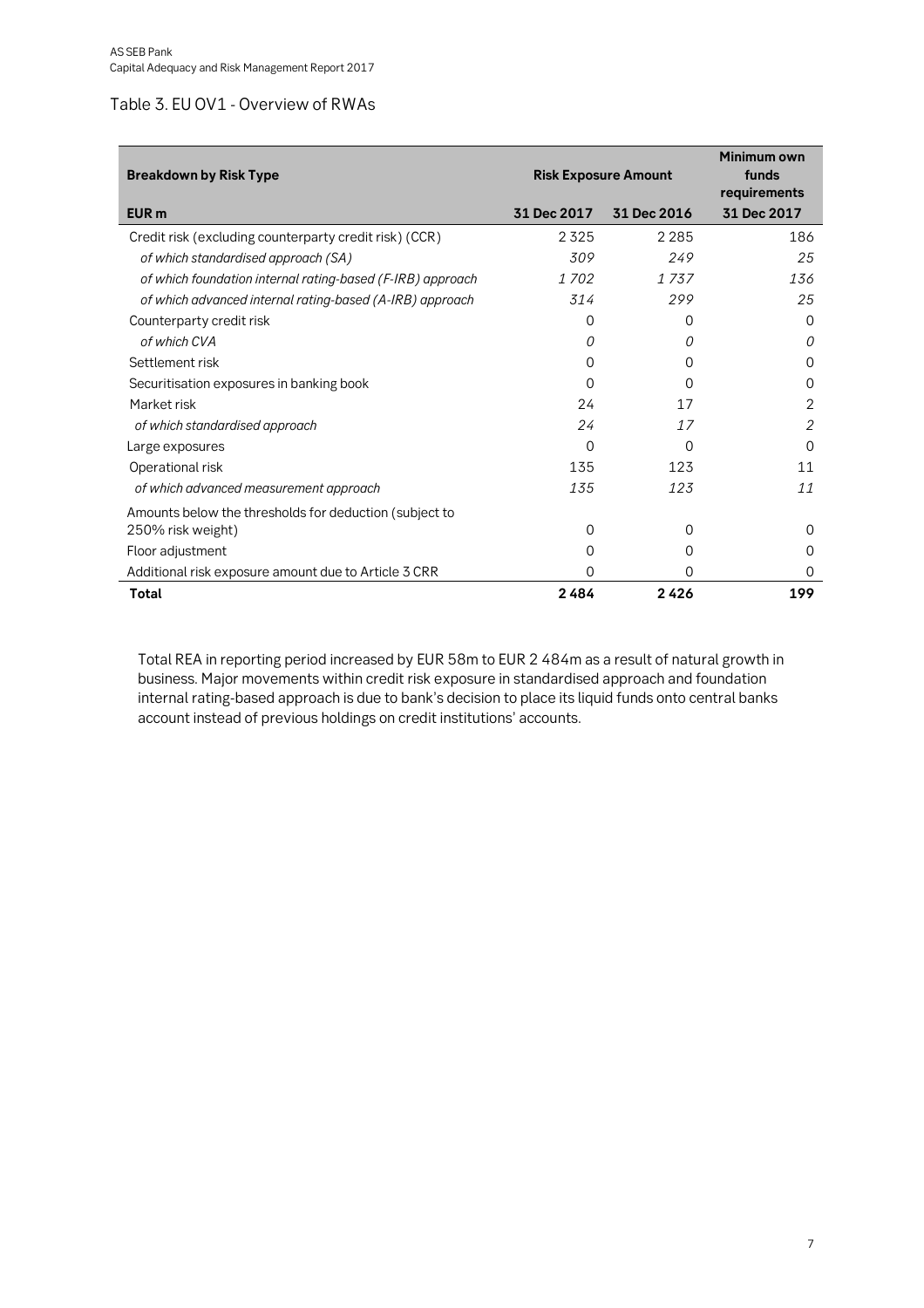## Table 4. Transitional own funds

## *Disclosure according to Article 5 in EU Regulation No 1423/2013*

| EUR <sub>m</sub> |                                                                                                                                                                         | 31 Dec 2017 31 Dec 2016 |      | <b>BS Cross</b><br>reference |
|------------------|-------------------------------------------------------------------------------------------------------------------------------------------------------------------------|-------------------------|------|------------------------------|
|                  | Common Equity Tier 1 (CET1) capital: instruments and reserves                                                                                                           |                         |      |                              |
| 1                | Capital instruments and the related share premium accounts                                                                                                              | 129                     | 129  |                              |
|                  | of which: share capital                                                                                                                                                 | 43                      | 43   | с                            |
|                  | of which: share premium                                                                                                                                                 | 86                      | 86   | d                            |
| 2                | Retained earnings                                                                                                                                                       | 823                     | 807  | g                            |
|                  | Accumulated other comprehensive income (and other reserves, to include                                                                                                  |                         |      |                              |
| 3                | unrealised gains and losses under the applicable accounting standards)                                                                                                  | 2                       | 1    | f                            |
| 3a               | Funds for general banking risk                                                                                                                                          | 19                      | 19   | e                            |
|                  | Amount of qualifying items referred to in Article 484 (3) and the related share                                                                                         |                         |      |                              |
| 4                | premium accounts subject to phase out from CET1                                                                                                                         |                         |      |                              |
| 5                | Minority Interests (amount allowed in consolidated CET1)                                                                                                                |                         |      |                              |
|                  | Independently reviewed interim profits net of any foreseeable charge or                                                                                                 |                         |      |                              |
| 5a               | dividend                                                                                                                                                                |                         |      |                              |
| 6                | Common Equity Tier 1 (CET1) capital before regulatory adjustments                                                                                                       | 973                     | 956  |                              |
|                  | Common Equity Tier 1 (CET1) capital: regulatory adjustments                                                                                                             |                         |      |                              |
| 7                | Additional value adjustments (negative amount)                                                                                                                          | 0                       | 0    |                              |
| 8                | Intangible assets (net of related tax liability) (negative amount)                                                                                                      | -4                      | $-3$ | a                            |
| 9                | Empty Set in the EU                                                                                                                                                     |                         |      |                              |
|                  | Deferred tax assets that rely on future profitability excluding those arising from                                                                                      |                         |      |                              |
|                  | temporary differences (net of related tax liability where the conditions in Article                                                                                     |                         |      |                              |
| 10               | 38 (3) are met) (negative amount)                                                                                                                                       |                         |      |                              |
| 11               | Fair value reserves related to gains or losses on cash flow hedges                                                                                                      |                         |      |                              |
| 12               | Negative amounts resulting from the calculation of expected loss amounts                                                                                                | $-10$                   | -8   |                              |
| 13               | Any increase in equity that results from securitised assets (negative amount)                                                                                           |                         |      |                              |
| 14               | Gains or losses on liabilities valued at fair value resulting from changes in own<br>credit standing                                                                    | 0                       | 0    | b                            |
| 15               | Defined-benefit pension fund assets (negative amount)                                                                                                                   |                         |      |                              |
|                  | Direct and indirect holdings by an institution of own CET1 instruments (negative                                                                                        |                         |      |                              |
| 16               | amount)                                                                                                                                                                 |                         |      |                              |
|                  | Holdings of the CET1 instruments of financial sector entities where those entities                                                                                      |                         |      |                              |
|                  | have reciprocal cross holdings with the institution designed to inflate artificially                                                                                    |                         |      |                              |
| 17               | the own funds of the institution (negative amount)                                                                                                                      |                         |      |                              |
|                  | Direct and indirect holdings by the institution of the CET1 instruments of financial<br>sector entities where the institution does not have a significant investment in |                         |      |                              |
|                  | those entities (amount above the 10% threshold and net of eligible short                                                                                                |                         |      |                              |
| 18               | positions) (negative amount)                                                                                                                                            |                         |      |                              |
|                  | Direct, indirect and synthetic holdings by the institution of the CET1 instruments                                                                                      |                         |      |                              |
|                  | of financial sector entities where the institution has a significant investment in                                                                                      |                         |      |                              |
| 19               | those entities (amount above 10% threshold and net of eligible short positions)<br>(negative amount)                                                                    |                         |      |                              |
| 20               | Empty Set in the EU                                                                                                                                                     |                         |      |                              |
|                  | Exposure amount of the following items which qualify for a RW of 1250%,                                                                                                 |                         |      |                              |
|                  | 20a where the institution opts for the deduction alternative                                                                                                            |                         |      |                              |
| 20 <sub>b</sub>  | of which qualifying holdings outside the financial sector (negative amount)                                                                                             |                         |      |                              |
| 20 <sub>c</sub>  | of which: securitisation positions (negative amount)                                                                                                                    |                         |      |                              |
| 20d              | of which: free deliveries (negative amount)                                                                                                                             |                         |      |                              |
|                  | Deferred tax assets arising from temporary differences (amount above 10%                                                                                                |                         |      |                              |
|                  | threshold, net of related tax liability where the conditions in 38 (3) are met)                                                                                         |                         |      |                              |
| 21               | (negative amount)                                                                                                                                                       |                         |      |                              |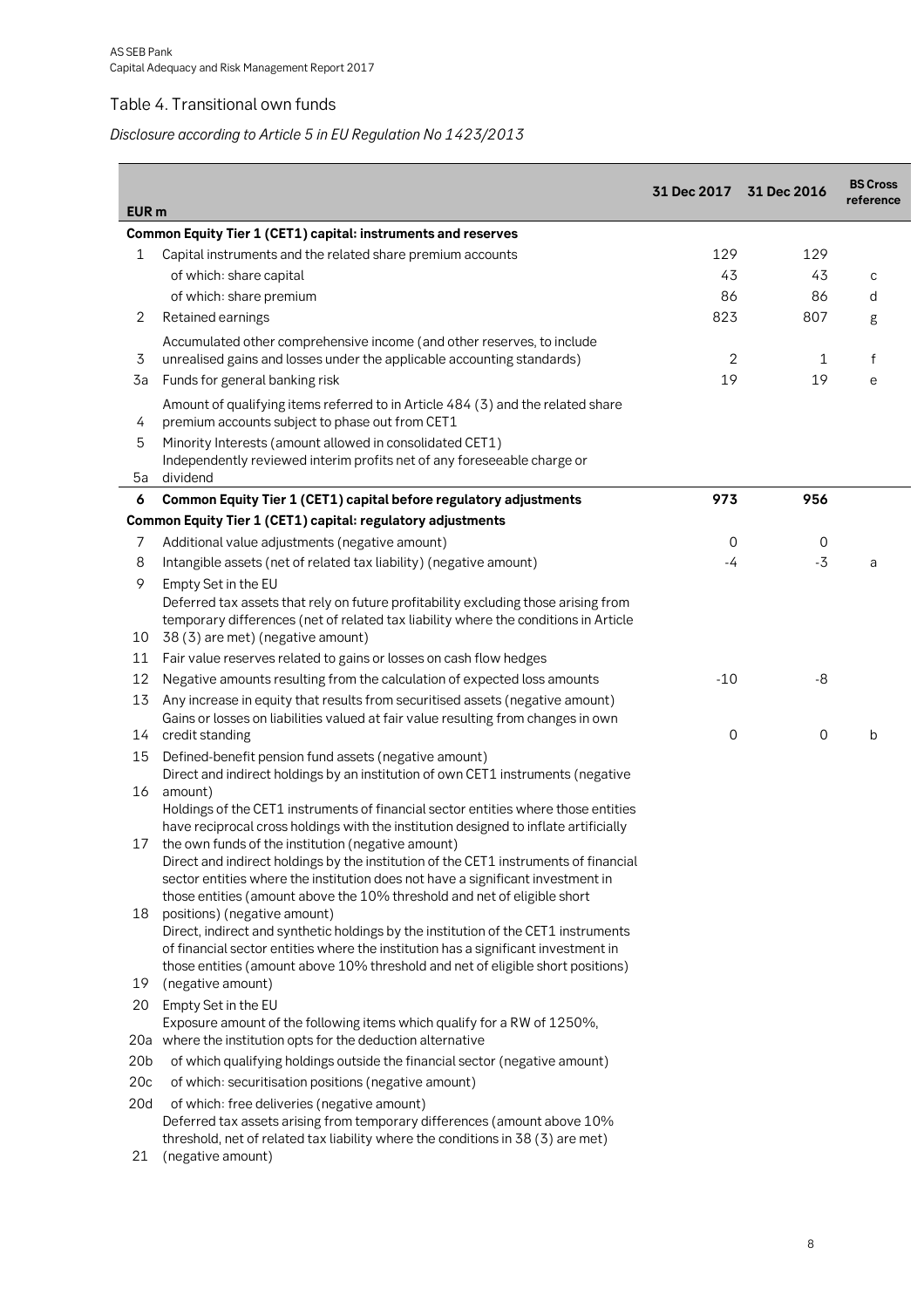| EUR <sub>m</sub> |                                                                                                                                                                                                                                                                                                                                                                                                                                                                                         | 31 Dec 2017 31 Dec 2016 |       | <b>BS Cross</b><br>reference |
|------------------|-----------------------------------------------------------------------------------------------------------------------------------------------------------------------------------------------------------------------------------------------------------------------------------------------------------------------------------------------------------------------------------------------------------------------------------------------------------------------------------------|-------------------------|-------|------------------------------|
|                  |                                                                                                                                                                                                                                                                                                                                                                                                                                                                                         |                         |       |                              |
| 22<br>23         | Amount exceeding the 17,65% threshold (negative amount)<br>of which: direct and indirect holdings by the institution of the CET1<br>instruments of financial sector entities where the institution has a significant<br>investment in those entities                                                                                                                                                                                                                                    |                         |       |                              |
| 24               | Empty Set in the EU                                                                                                                                                                                                                                                                                                                                                                                                                                                                     |                         |       |                              |
| 25               |                                                                                                                                                                                                                                                                                                                                                                                                                                                                                         |                         |       |                              |
|                  | of which: deferred tax assets arising from temporary differences                                                                                                                                                                                                                                                                                                                                                                                                                        |                         |       |                              |
| 25a              | Losses for the current financial year (negative amount)                                                                                                                                                                                                                                                                                                                                                                                                                                 |                         |       |                              |
| 25b<br>26        | Foreseeable tax charges relating to CET1 items (negative amount)<br>Regulatory adjustments applied to Common Equity Tier 1 in respect of amounts                                                                                                                                                                                                                                                                                                                                        |                         |       |                              |
| 26a              | subject to pre-CRR treatment<br>Regulatory adjustments relating to unrealised gains and losses pursuant to<br>Article 467 and 468                                                                                                                                                                                                                                                                                                                                                       | 0                       | 0     |                              |
|                  | Of which :  filter for unrealised gain 1                                                                                                                                                                                                                                                                                                                                                                                                                                                |                         |       |                              |
|                  | Of which:  filter for unrealized gain 2                                                                                                                                                                                                                                                                                                                                                                                                                                                 |                         |       |                              |
| 26b              | Amount to be deducted from or added to Common Equity Tier 1 capital with<br>regard to additional filters and deductions required pre CRR                                                                                                                                                                                                                                                                                                                                                |                         |       |                              |
|                  | Qualifying AT1 deductions that exceed the AT1 capital of the institution                                                                                                                                                                                                                                                                                                                                                                                                                |                         |       |                              |
| 27               | (negative amount)                                                                                                                                                                                                                                                                                                                                                                                                                                                                       |                         |       |                              |
| 28               | Total regulatory adjustments to Common equity Tier 1 (CET1)                                                                                                                                                                                                                                                                                                                                                                                                                             | $-14$                   | $-11$ |                              |
| 29               | <b>Common Equity Tier 1 (CET1) capital</b>                                                                                                                                                                                                                                                                                                                                                                                                                                              | 959                     | 945   |                              |
|                  | Additional Tier 1 (AT1) capital: instruments                                                                                                                                                                                                                                                                                                                                                                                                                                            |                         |       |                              |
| 30               | Capital instruments and the related share premium accounts                                                                                                                                                                                                                                                                                                                                                                                                                              |                         |       |                              |
| 31               | of which: classified as equity under applicable accounting standards                                                                                                                                                                                                                                                                                                                                                                                                                    |                         |       |                              |
| 32               | of which: classified as liabilities under applicable accounting standards                                                                                                                                                                                                                                                                                                                                                                                                               |                         |       |                              |
| 33               | Amount of qualifying items referred to in Article 484 (4) and the related share<br>premium accounts subject to phase out from AT1                                                                                                                                                                                                                                                                                                                                                       |                         |       |                              |
|                  | Public sector capital injections grandfathered until 1 January 2018                                                                                                                                                                                                                                                                                                                                                                                                                     |                         |       |                              |
|                  | Qualifying Tier 1 capital included in consolidated AT1 capital (including                                                                                                                                                                                                                                                                                                                                                                                                               |                         |       |                              |
|                  | minority interests not included in row 5) issued by subsidiaries and held by                                                                                                                                                                                                                                                                                                                                                                                                            |                         |       |                              |
| 34               | third parties                                                                                                                                                                                                                                                                                                                                                                                                                                                                           |                         |       |                              |
| 35               | of which: instruments issued by subsidiaries subject to phase out                                                                                                                                                                                                                                                                                                                                                                                                                       |                         |       |                              |
|                  | 36 Additional Tier 1 (AT1) capital before regulatory adjustments                                                                                                                                                                                                                                                                                                                                                                                                                        | $\mathbf 0$             | 0     |                              |
|                  | Additional Tier 1 (AT1) capital: regulatory adjustments                                                                                                                                                                                                                                                                                                                                                                                                                                 |                         |       |                              |
| 37               | Direct and indirect holdings by an institution of own AT1 Instruments (negative<br>amount)                                                                                                                                                                                                                                                                                                                                                                                              |                         |       |                              |
| 38               | Holdings of the AT1 instruments of financial sector entities where those entities<br>have reciprocal cross holdings with the institution designed to inflate artificially<br>the own funds of the institution (negative amount)<br>Direct and indirect holdings of the AT1 instruments of financial sector entities<br>where the institution does not have a significant investment in those entities<br>(amount above the 10% threshold and net of eligible short positions) (negative |                         |       |                              |
| 39               | amount)<br>Direct and indirect holdings by the institution of the AT1 instruments of<br>financial sector entities where the institution has a significant investment in                                                                                                                                                                                                                                                                                                                 |                         |       |                              |
| 40               | those entities (amount above the 10% threshold net of eligible short positions)<br>(negative amount)                                                                                                                                                                                                                                                                                                                                                                                    |                         |       |                              |
|                  | Regulatory adjustments applied to Additional Tier 1 capital in respect of                                                                                                                                                                                                                                                                                                                                                                                                               |                         |       |                              |
| 41               | amounts subject to pre-CRR treatment and transitional treatments subject to<br>phase-out as prescribed in Regulation (EU) No 585/2013 (ie. CRR residual<br>amounts)                                                                                                                                                                                                                                                                                                                     |                         |       |                              |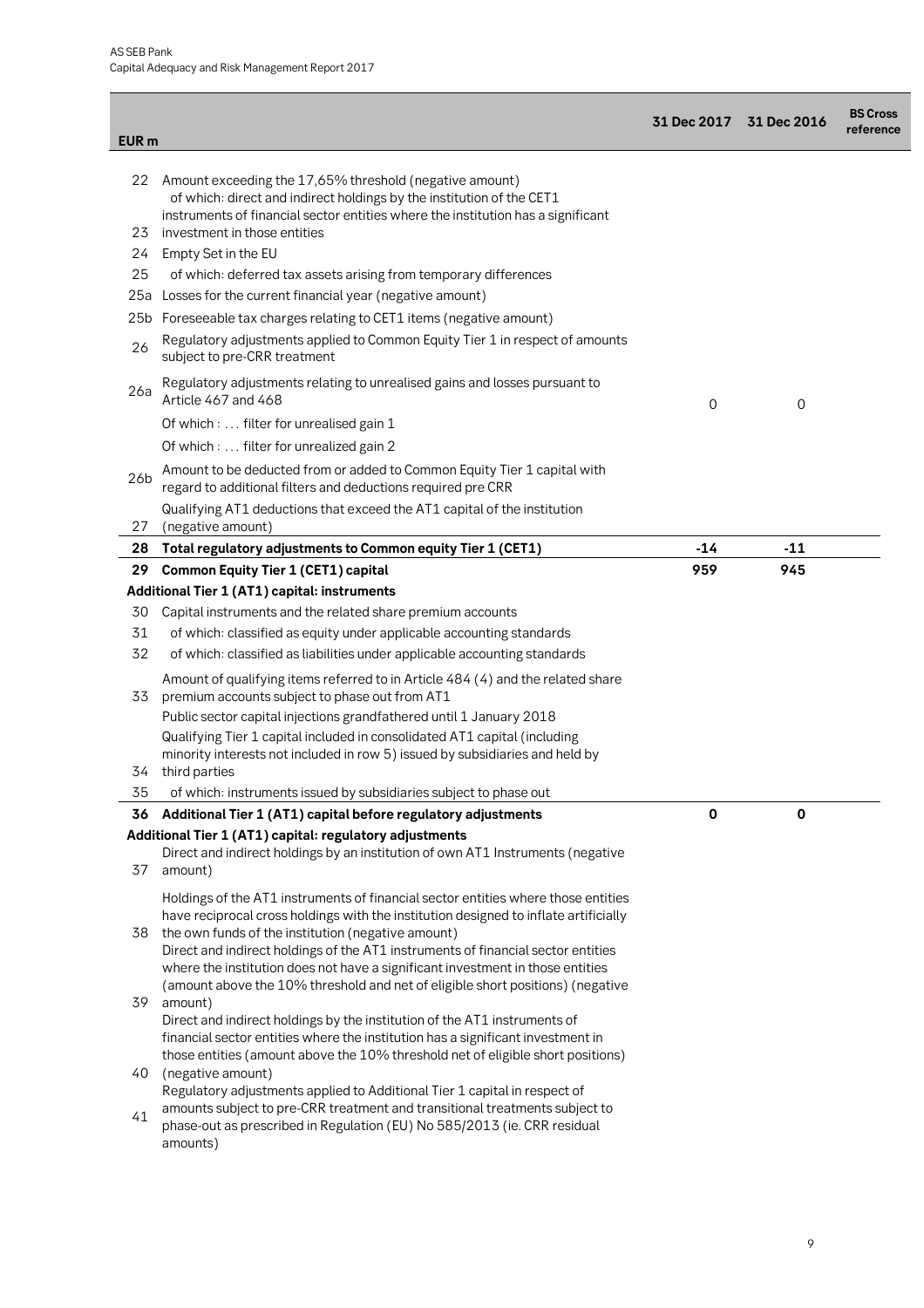| <b>EUR</b> m |                                                                                                                                                                                                                                                                                                                                                                              |     | 31 Dec 2017 31 Dec 2016 | <b>BS Cross</b><br>reference |
|--------------|------------------------------------------------------------------------------------------------------------------------------------------------------------------------------------------------------------------------------------------------------------------------------------------------------------------------------------------------------------------------------|-----|-------------------------|------------------------------|
|              |                                                                                                                                                                                                                                                                                                                                                                              |     |                         |                              |
|              | Residual amounts deducted from Additional Tier 1 capital with regard to<br>41a deduction from Common Equity Tier 1 capital during the transitional period<br>pursuant to article 472 of Regulation (EU) No 575/2013                                                                                                                                                          |     |                         |                              |
|              | Residual amounts deducted from Additional Tier 1 capital with regard to<br>41b deduction from Tier 2 capital during the transitional period pursuant to article<br>475 of Regulation (EU) No 575/2013                                                                                                                                                                        |     |                         |                              |
| 41c          | Amounts to be deducted from added to Additional Tier 1 capital with regard to<br>additional filters and deductions required pre- CRR                                                                                                                                                                                                                                         |     |                         |                              |
| 42           | Qualifying T2 deductions that exceed the T2 capital of the institution (negative<br>amount)                                                                                                                                                                                                                                                                                  |     |                         |                              |
| 43           | Total regulatory adjustments to Additional Tier 1 (AT1) capital                                                                                                                                                                                                                                                                                                              | 0   | 0                       |                              |
| 44           | <b>Additional Tier 1 (AT1) capital</b>                                                                                                                                                                                                                                                                                                                                       | 0   | $\mathbf 0$             |                              |
| 45           | Tier 1 capital (T1 = $CET1 + AT1$ )                                                                                                                                                                                                                                                                                                                                          | 959 | 945                     |                              |
|              | Tier 2 (T2) capital: instruments and provisions                                                                                                                                                                                                                                                                                                                              |     |                         |                              |
| 46           | Capital instruments and the related share premium accounts                                                                                                                                                                                                                                                                                                                   |     |                         |                              |
| 47           | Amount of qualifying items referred to in Article 484 (5) and the related share<br>premium accounts subject to phase out from T2                                                                                                                                                                                                                                             |     |                         |                              |
|              | Public sector capital injections grandfathered until 1 January 2018                                                                                                                                                                                                                                                                                                          |     |                         |                              |
| 48           | Qualifying own funds instruments included in consolidated T2 capital (including<br>minority interests and AT1 instruments not included in rows 5 or 34) issued by<br>subsidiaries and held by third parties                                                                                                                                                                  |     |                         |                              |
| 49           | of which: instruments issued by subsidiaries subject to phase out                                                                                                                                                                                                                                                                                                            |     |                         |                              |
| 50           | Credit risk adjustments                                                                                                                                                                                                                                                                                                                                                      |     |                         |                              |
| 51           | Tier 2 (T2) capital before regulatory adjustments                                                                                                                                                                                                                                                                                                                            | 0   | 0                       |                              |
|              | Tier 2 (T2) capital: regulatory adjustments                                                                                                                                                                                                                                                                                                                                  |     |                         |                              |
|              |                                                                                                                                                                                                                                                                                                                                                                              |     |                         |                              |
| 52<br>53     | Direct and indirect holdings by an institution of own T2 instruments and<br>subordinated loans (negative amount)<br>Holdings of the T2 instruments and subordinated loans of financial sector<br>entities where those entities have reciprocal cross holdings with the institution<br>designed to inflate artificially the own funds of the institution (negative<br>amount) |     |                         |                              |
| 54           | Direct and indirect holdings of the T2 instruments and subordinated loans of<br>financial sector entities where the institution does not have a significant<br>investment in those entities (amount above 10% threshold and net of eligible<br>short positions) (negative amount)                                                                                            |     |                         |                              |
|              | 54a of which new holdings not subject to transitional arrangements                                                                                                                                                                                                                                                                                                           |     |                         |                              |
| 54b          | of which holdings existing before 1 January 2013 and subject to transitional<br>arrangements                                                                                                                                                                                                                                                                                 |     |                         |                              |
|              | Direct and indirect holdings by the institution of the T2 instruments and<br>subordinated loans of financial sector entities where the institution has a<br>significant investment in those entities (net of eligible short positions)                                                                                                                                       |     |                         |                              |
| 55           | (negative amount)                                                                                                                                                                                                                                                                                                                                                            |     |                         |                              |
| 56           | Regulatory adjustments applied to tier 2 in respect of amounts subject to pre-<br>CRR treatment and transitional treatments subject to phase out as prescribed<br>in Regulation (EU) No 575/2013 (i.e. CRR residual amounts)                                                                                                                                                 |     |                         |                              |
|              | Residual amounts deducted from Tier 2 capital with regard to deduction from<br>56a Common Equity Tier 1 capital during the transitional period pursuant to article<br>472 of Regulation (EU) No 575/2013                                                                                                                                                                     |     |                         |                              |
|              | Residual amounts deducted from Tier 2 capital with regard to deduction from<br>56b Additional Tier 1 capital during the transitional period pursuant to article 475<br>of Regulation (EU) No 575/2013                                                                                                                                                                        |     |                         |                              |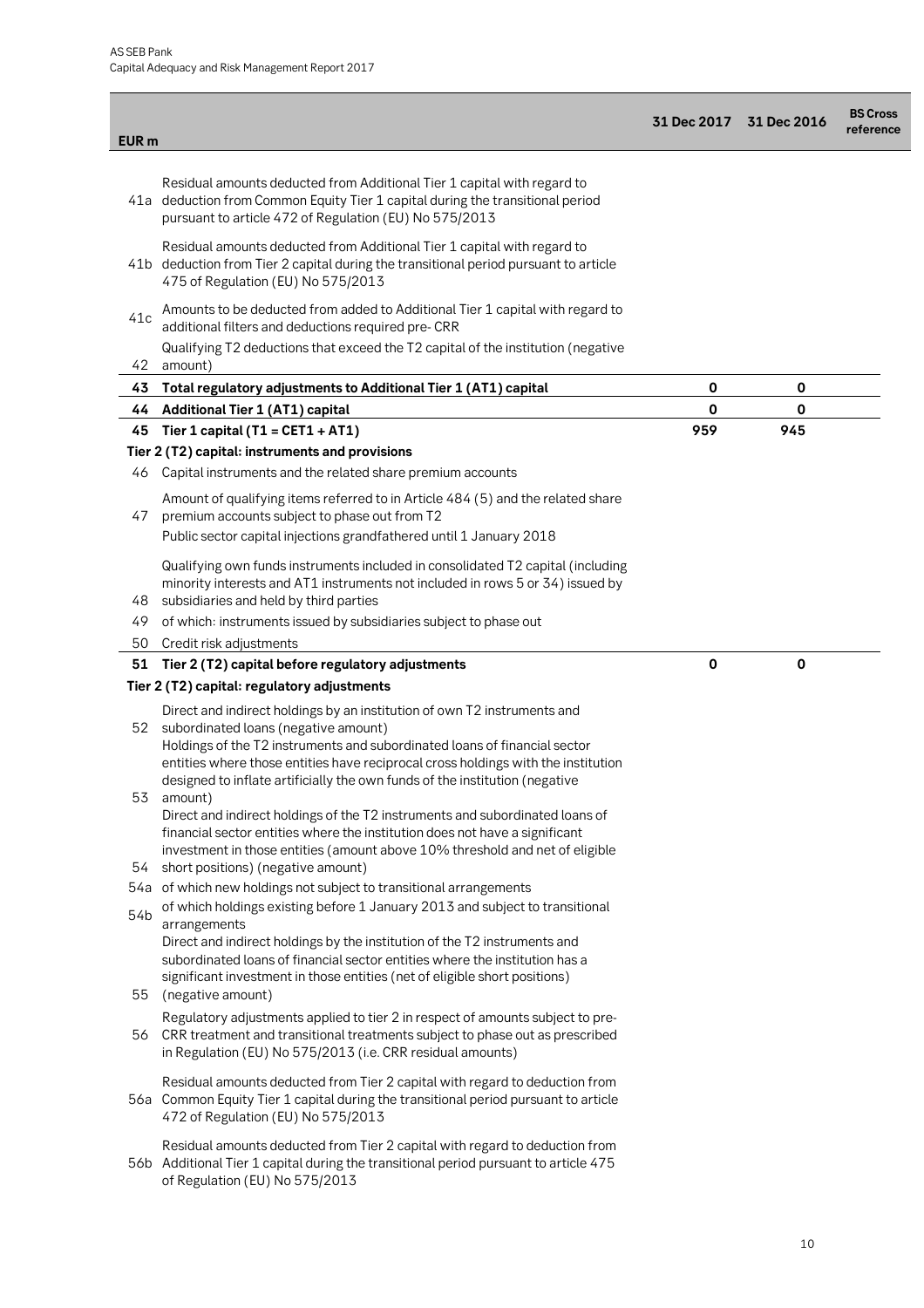**The Common** 

| EUR <sub>m</sub> |                                                                                                                                                                                                                                                                                                                                                                                                        | <b>31 Dec 2017</b> | 31 Dec 2016    | <b>BS Cross</b><br>reference |
|------------------|--------------------------------------------------------------------------------------------------------------------------------------------------------------------------------------------------------------------------------------------------------------------------------------------------------------------------------------------------------------------------------------------------------|--------------------|----------------|------------------------------|
| 56c              | Amounts to be deducted from or added to Tier 2 capital with regard to<br>additional filters and deductions required pre- CRR                                                                                                                                                                                                                                                                           |                    |                |                              |
| 57               | Total regulatory adjustments to Tier 2 (T2) capital                                                                                                                                                                                                                                                                                                                                                    | 0                  | 0              |                              |
| 58               | Tier 2 (T2) capital                                                                                                                                                                                                                                                                                                                                                                                    | 0                  | $\mathbf 0$    |                              |
| 59               | Total capital (TC = $T1 + T2$ )                                                                                                                                                                                                                                                                                                                                                                        | 959                | 945            |                              |
|                  | Risk weighted assets in respect of amounts subject to pre-CRR treatment and<br>59a transitional treatments subject to phase out as prescribed in Regulation (EU)<br>No 575/2013 (i.e. CRR residual amount)                                                                                                                                                                                             |                    |                |                              |
|                  | of which: items not deducted from CET1 (Regulation (EU) No 575/2013<br>residual amounts) (items to be detailed line by line, e.g. Deferred tax assets<br>that rely on future profitability net of related tax liability, indirect holdings of<br>own CET1, etc.)                                                                                                                                       |                    |                |                              |
|                  | of which:  items not deducted from AT1 items (Regulation (EU) No 575/2013<br>residual amounts) (items to be detailed line by line, e.g. Reciprocal cross<br>holdings in T2 instruments, direct holdings of non-significant investments in the<br>capital of other financial sector entities, etc.)                                                                                                     |                    |                |                              |
|                  | Items not deducted from T2 items (Regulation (EU) No 575/2013 residual<br>amounts) (items to be detailed line by line, e.g. Indirect holdings of own T2<br>instruments, indirect holdings of non-significant investments in the capital of<br>other financial sector entities, indirect holdings of significant investments in the<br>capital of other financial sector entities etc.)                 |                    |                |                              |
|                  | 60 Total risk weighted assets                                                                                                                                                                                                                                                                                                                                                                          | 2484               | 2426           |                              |
|                  | <b>Capital ratios and buffers</b>                                                                                                                                                                                                                                                                                                                                                                      |                    |                |                              |
| 61               | Common Equity Tier 1 (as a percentage of risk exposure amount)                                                                                                                                                                                                                                                                                                                                         | 38,6%              | 39,0%          |                              |
| 62               | Tier 1 (as a percentage of risk exposure amount)                                                                                                                                                                                                                                                                                                                                                       | 38,6%              | 39,0%          |                              |
| 63               | Total capital (as a percentage of risk exposure amount)<br>Institution specific buffer requirement (CET1 requirement in accordance with<br>article 92 (1) (a) plus capital conservation and countercyclical buffer<br>requirements, plus systemic risk buffer, plus the systemically important<br>institution buffer (G-SII or O-SII buffer), expressed as a percentage of risk<br>64 exposure amount) | 38,6%<br>10,0%     | 39,0%<br>10,0% |                              |
| 65               |                                                                                                                                                                                                                                                                                                                                                                                                        | 2,5%               | 2,5%           |                              |
| 66               | of which: capital conservation buffer requirements<br>of which: countercyclical buffer requirements                                                                                                                                                                                                                                                                                                    | 0,0%               | 0,0%           |                              |
| 67               | of which: systemic risk buffer requirements                                                                                                                                                                                                                                                                                                                                                            | 1,0%               | 3,0%           |                              |
|                  | of which: Global Systemically Important Institutions (G-SII) or Other<br>67a Systemically Important Institutions (O-SII) buffer                                                                                                                                                                                                                                                                        | 2,0%               | 0,0%           |                              |
| 68               | Common Equity Tier 1 available to meet buffers (as a percentage of risk<br>exposure amount)                                                                                                                                                                                                                                                                                                            | 34,1%              | 34,4%          |                              |
| 69               | (Non relevant in EU regulation)                                                                                                                                                                                                                                                                                                                                                                        |                    |                |                              |
| 70               | (Non relevant in EU regulation)                                                                                                                                                                                                                                                                                                                                                                        |                    |                |                              |
| 71               | (Non relevant in EU regulation)                                                                                                                                                                                                                                                                                                                                                                        |                    |                |                              |
|                  | Amounts below the thresholds for deduction (before risk weighting)                                                                                                                                                                                                                                                                                                                                     |                    |                |                              |
| 72               | Direct and indirect holdings of the capital of financial sector entities where the<br>institution does not have a significant investment in those entities (amount<br>below 10% threshold and net of eligible short positions)                                                                                                                                                                         | 3                  | $\overline{2}$ |                              |
|                  | Direct and indirect holdings by the institution of the CET 1 instruments of<br>financial sector entities where the institution has a significant investment in<br>الكمائلة مراجعة والرامع والمتحدد والمتكاكب والمتحل والمناطبة                                                                                                                                                                         |                    |                |                              |

73 those entities (amount below 10% threshold and net of eligible short positions)

74 Empty Set in the EU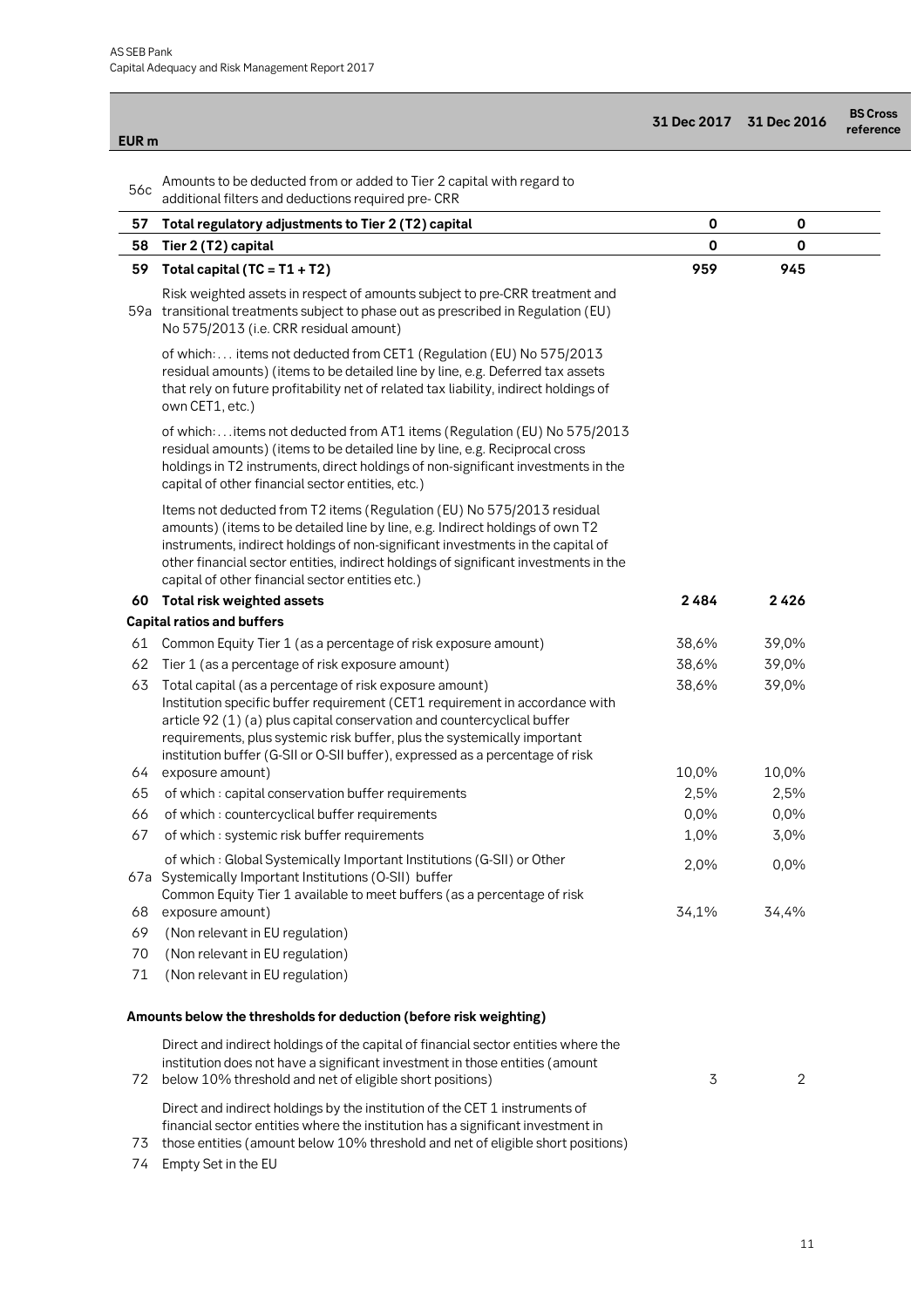|                  |                                                                                                                                                                                                                                                   | 31 Dec 2017 | 31 Dec 2016 | <b>BS Cross</b><br>reference |
|------------------|---------------------------------------------------------------------------------------------------------------------------------------------------------------------------------------------------------------------------------------------------|-------------|-------------|------------------------------|
| EUR <sub>m</sub> |                                                                                                                                                                                                                                                   |             |             |                              |
| 75               | Deferred tax assets arising from temporary differences (amount below 10%<br>threshold, net of related tax liability where the conditions in Article 38 (3) are<br>met)                                                                            |             |             |                              |
|                  | Applicable caps on the inclusion of provisions in Tier 2                                                                                                                                                                                          |             |             |                              |
| 76               | Credit risk adjustments included in T2 in respect of exposures subject to<br>standardized approach (prior to the application of the cap)                                                                                                          |             |             |                              |
| 77               | Cap on inclusion of credit risk adjustments in T2 under standardised approach                                                                                                                                                                     | 4           | 3           |                              |
| 78<br>79         | Credit risk adjustments included in T2 in respect of exposures subject to<br>internal ratings-based approach (prior to the application of the cap)<br>Cap for inclusion of credit risk adjustments in T2 under internal ratings-based<br>approach | 12          | 12          |                              |
|                  | Capital instruments subject to phase-out arrangements                                                                                                                                                                                             |             |             |                              |
|                  | (only applicable between 1 Jan 2013 and 1 Jan 2022)                                                                                                                                                                                               |             |             |                              |
| 80<br>81         | Current cap on CET1 instruments subject to phase out arrangements<br>Amount excluded from CET1 due to cap (excess over cap after redemptions<br>and maturities)                                                                                   |             |             |                              |
| 82               | Current cap on AT1 instruments subject to phase out arrangements                                                                                                                                                                                  |             |             |                              |
|                  | Amount excluded from AT1 due to cap (excess over cap after redemptions and                                                                                                                                                                        |             |             |                              |
| 83               | maturities)                                                                                                                                                                                                                                       |             |             |                              |
| 84               | Current cap on T2 instruments subject to phase out arrangements                                                                                                                                                                                   |             |             |                              |
|                  | Amount excluded from T2 due to cap (excess over cap after redemptions and<br>$\Omega E$ $\sim$ $\sim$ $+$ $\sim$ $\sim$ $\sim$ $\sim$                                                                                                             |             |             |                              |

85 maturities)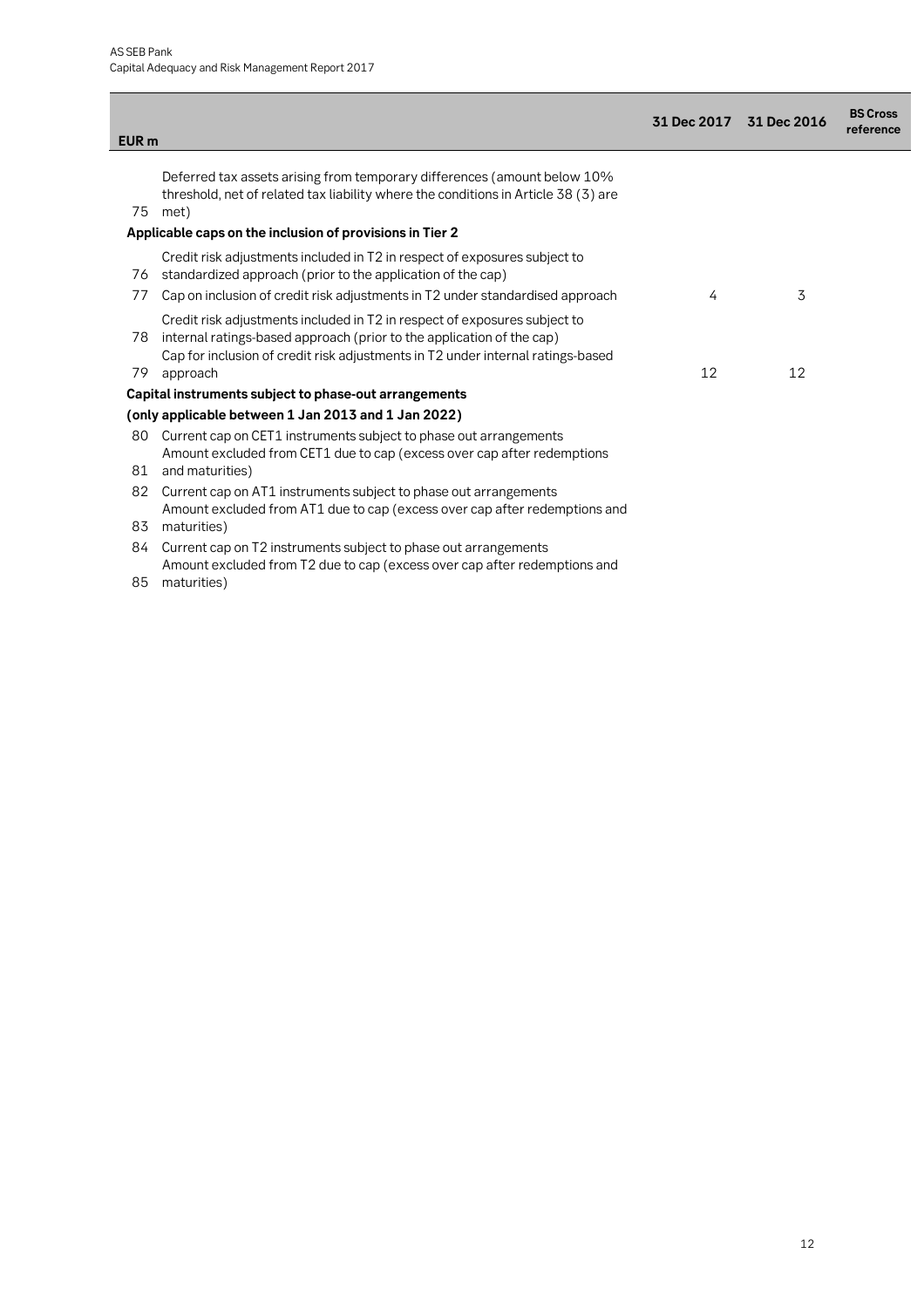## Table 5. Capital instruments' main features

### *Disclosure according to Article 3 in EU Regulation No 1423/2013*

|                 | 31 Dec 2017                                                                                       |                       |
|-----------------|---------------------------------------------------------------------------------------------------|-----------------------|
|                 |                                                                                                   | AS SEB Pank           |
| 1               | <b>Issuer</b>                                                                                     | reg. No 10004252      |
| 2               | Unique identifier (eg CUSIP, ISIN or Bloomberg identifier for private placement                   | EE3100001793          |
| 3               | Governing law(s) of the instrument                                                                | Estonian Law          |
|                 | Regulatory treatment                                                                              |                       |
| 4               | <b>Transitional CRR rules</b>                                                                     | Common Equity Tier 1  |
| 5               | Post-transitional CRR rules                                                                       | Common Equity Tier 1  |
| 6               | Eligible at solo/(sub-)consolidated/solo & (sub-)consolidated                                     | Solo and consolidated |
| 7               | Instrument type (types to be specified by each jurisdiction)                                      | Ordinary shares       |
| 8               | Amount recognised in regulatory capital (currency in million, as of most recent reporting date)   | 43 EUR m              |
| 9               | Nominal amount of instrument                                                                      | 43 EUR m              |
| 9a              | Issue price                                                                                       | EUR 0,64              |
| 9b              | Redemption price                                                                                  | n/a                   |
| 10              | Accounting classification                                                                         | Share capital         |
| 11              | Original date of issuance                                                                         | 06.05.1994            |
| 12              | Perpetual or dated                                                                                | Perpetual             |
| 13              | Original maturity date                                                                            | Perpetual             |
| 14              | Issuer call subject to prior supervisory approval                                                 | N <sub>O</sub>        |
| 15              | Optional call date, contingent call dates, and redemption amount                                  | n/a                   |
| 16              | Subsequent call dates, if applicable                                                              | n/a                   |
|                 | Coupons / dividends                                                                               |                       |
| 17              | Fixed or floating dividend/coupon                                                                 | Floating              |
| 18              | Coupon rate and any related index                                                                 | n/a                   |
| 19              | Existence of a dividend stopper                                                                   | N <sub>O</sub>        |
| 20a             | Fully discretionary, partially discretionary or mandatory (in terms of timing                     | Fully discretionary   |
| 20 <sub>b</sub> | Fully discretionary, partially discretionary or mandatory (in terms of amount)                    | Fully discretionary   |
| 21              | Existence of step up or other incentive to redeem                                                 | N <sub>O</sub>        |
| 22              | Noncumulative or cumulative                                                                       | Noncumulative         |
| 23              | Convertible or non-convertible                                                                    | Non-convertible       |
| 24              | If convertible, conversion trigger (s)                                                            | n/a                   |
| 25              | If convertible, fully or partially                                                                | n/a                   |
| 26              | If convertible, conversion rate                                                                   | n/a                   |
| 27              | If convertible, mandatory or optional conversion                                                  | n/a                   |
| 28              | If convertible, specify instrument type convertible into                                          | n/a                   |
| 29              | If convertible, specify issuer of instrument it converts into                                     | n/a                   |
| 30              | Write-down features                                                                               | N <sub>O</sub>        |
| 31              | If write-down, write-down trigger (s)                                                             | n/a                   |
| 32              | If write-down, full or partial                                                                    | n/a                   |
| 33              | If write-down, permanent or temporary                                                             | n/a                   |
| 34              | If temporary write-down, description of write-up mechanism                                        | n/a                   |
|                 | Position in subordination hierarchy in liquidation (specify instrument type immediately senior to |                       |
| 35              | instrument)                                                                                       | n/a                   |
| 36              | Non-compliant transitioned features                                                               | N <sub>O</sub>        |
| 37              | If yes, specify non-compliant features                                                            | n/a                   |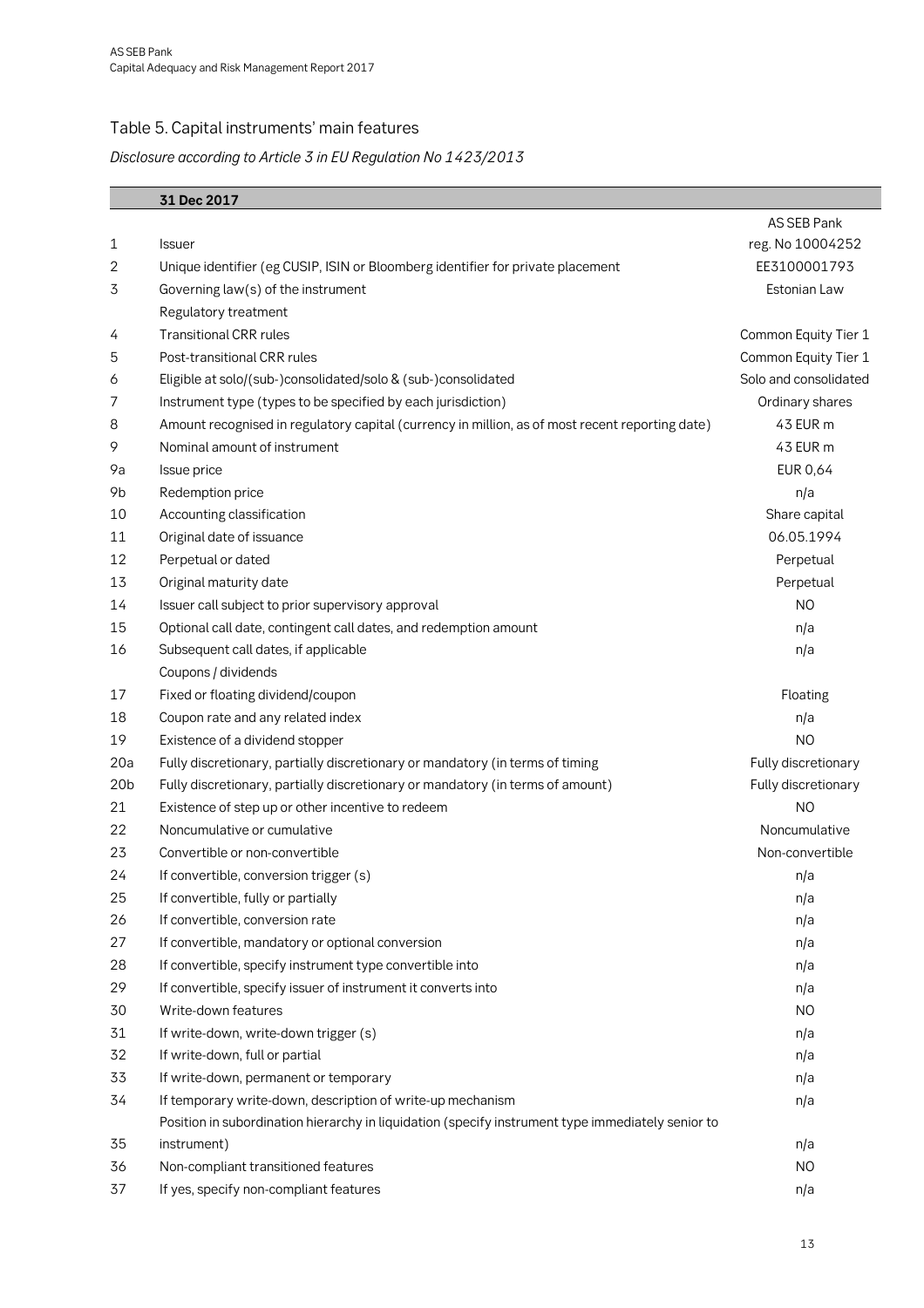Table 6. Geographical distribution of credit exposures relevant for the calculation of the countercyclical capital buffer

*Disclosure according to EU Regulation No 1555/2015* 

|                             |                 | <b>General credit</b> |                                               | <b>Trading book</b>                            |                 | <b>Securitisation</b> |                      | Own funds requirements      |                       |          |             |                 |
|-----------------------------|-----------------|-----------------------|-----------------------------------------------|------------------------------------------------|-----------------|-----------------------|----------------------|-----------------------------|-----------------------|----------|-------------|-----------------|
|                             |                 | exposures             |                                               | exposures                                      |                 | exposures             |                      |                             |                       |          |             |                 |
|                             |                 |                       | Sum of<br>long and<br>short<br>position<br>0f | Value of<br>trading<br>book<br>exposure<br>for |                 |                       | Of which:<br>General | Of which:<br><b>Trading</b> | Of which:             |          | Own funds   | Countercyclical |
| 31 Dec 2017,                | <b>Exposure</b> | <b>Exposure</b>       | trading                                       | internal                                       | <b>Exposure</b> | <b>Exposure</b>       | credit               | book                        | <b>Securitisation</b> |          | requirement | capital buffer  |
| EUR <sub>m</sub>            | value SA        | value IRB             | <b>book</b>                                   | models                                         | value SA        | value IRB             | exposures            | exposures                   | exposures             | Total    | weights     | rate            |
| <b>Breakdown by country</b> |                 |                       |                                               |                                                |                 |                       |                      |                             |                       |          |             |                 |
| Estonia                     | 381             | 4992                  | $\Omega$                                      | $\Omega$                                       |                 | $\Omega$              | 175                  | 0                           | 0                     | 175      | 99,1%       | 0,0%            |
| Sweden                      | $\Omega$        |                       | $\Omega$                                      | $\Omega$                                       |                 | $\Omega$              | $\Omega$             | 0                           | 0                     | $\Omega$ | 0,0%        | 2,0%            |
| Norway                      | 0               | 2                     | $\Omega$                                      | 0                                              |                 | 0                     | $\mathbf 0$          | 0                           | 0                     | 0        | 0,0%        | 2,0%            |
| Other                       | 3               | 32                    | $\Omega$                                      | $\Omega$                                       |                 | 0                     | 2                    | 0                           | 0                     | 2        | 0,8%        | 0,0%            |
| Total                       | 384             | 5027                  | $\mathbf 0$                                   | 0                                              | 0               | 0                     | 177                  | 0                           | 0                     | 177      | 100,0%      | 0,0%            |

#### Table 7. Amount of institution-specific countercyclical capital buffer

*Disclosure according to EU Regulation No 1555/2015* 

| 31 Dec 2017, EUR m                                      |         |
|---------------------------------------------------------|---------|
| Total risk exposure amount                              | 5411    |
| Institution specific countercyclical buffer rate        | $0.0\%$ |
| Institution specific countercyclical buffer requirement | (119/6) |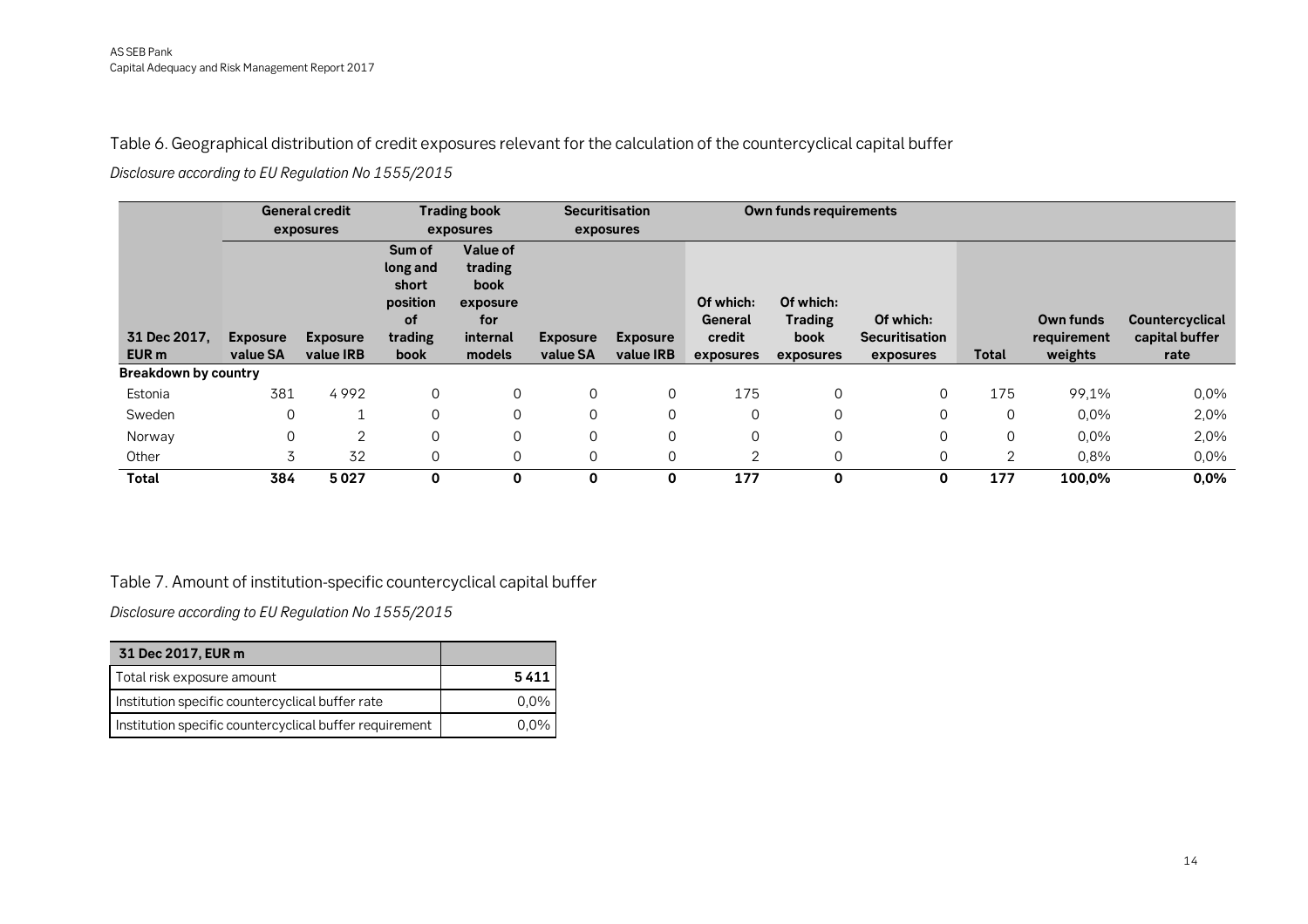### Table 8. Leverage ratio

### *Disclosure according to EU Regulation 2016/200*

|         | EUR <sub>m</sub>                                                                                                                                                                                                                                      | 31 Dec 2017 31 Dec 2016     |             |
|---------|-------------------------------------------------------------------------------------------------------------------------------------------------------------------------------------------------------------------------------------------------------|-----------------------------|-------------|
|         | Table LRSum: Summary reconciliation of accounting assets and leverage ratio exposures                                                                                                                                                                 | <b>Applicable amount</b>    |             |
| 1       | Total assets as per published financial statements                                                                                                                                                                                                    | 6124                        | 5775        |
| 2       | Adjustment for entities which are consolidated for accounting purposes but are outside the<br>scope of regulatory consolidation                                                                                                                       |                             |             |
| 3       | (Adjustment for fiduciary assets recognised on the balance sheet pursuant to the<br>applicable accounting framework but excluded from the leverage ratio total exposure<br>measure in accordance with Article 429(13) of Regulation (EU) No 575/2013) |                             |             |
| 4       | Adjustments for derivative financial instruments                                                                                                                                                                                                      | 5                           | 11          |
| 5       | Adjustment for securities financing transactions (SFTs)                                                                                                                                                                                               |                             |             |
| 6       | Adjustment for off-balance sheet items (ie conversion to credit equivalent amounts of off-<br>balance sheet exposures)                                                                                                                                | 569                         | 461         |
| EU-6a   | (Adjustment for intragroup exposures excluded from the leverage ratio total exposure<br>measure in accordance with Article 429(7) of Regulation (EU) No 575/2013)                                                                                     |                             |             |
| EU-6b   | (Adjustment for exposures excluded from the leverage ratio total exposure measure in<br>accordance with Article 429(14) of Regulation (EU) No 575/2013)                                                                                               |                             |             |
| 7       | Other adjustments                                                                                                                                                                                                                                     | -14                         | -11         |
| 8       | Leverage ratio total exposure measure                                                                                                                                                                                                                 | 6684                        | 6236        |
|         | Table LRCom: Leverage ratio common disclosure                                                                                                                                                                                                         | CRR leverage ratio exposure |             |
|         | On-balance sheet exposures (excluding derivatives and SFTs)                                                                                                                                                                                           |                             |             |
|         | On-balance sheet items (excluding derivatives, SFTs and fiduciary assets, but including                                                                                                                                                               |                             |             |
| 1       | collateral)                                                                                                                                                                                                                                           | 6101                        | 5752        |
| 2       | (Asset amounts deducted in determining Tier 1 capital)                                                                                                                                                                                                | $-14$                       | $-11$       |
| 3       | Total on-balance sheet exposures (excluding derivatives, SFTs and fiduciary assets)<br>(sum of lines 1 and 2)                                                                                                                                         | 6087                        | 5741        |
|         | <b>Derivative exposures</b><br>Replacement cost associated with all derivatives transactions (ie net of eligible cash                                                                                                                                 |                             |             |
| 4       | variation margin)                                                                                                                                                                                                                                     | 21                          | 22          |
|         | Add-on amounts for PFE associated with all derivatives transactions (mark-to-market                                                                                                                                                                   |                             |             |
| 5       | method)                                                                                                                                                                                                                                               | 6                           | 12          |
| $EU-5a$ | Exposure determined under Original Exposure Method                                                                                                                                                                                                    |                             |             |
|         | Gross-up for derivatives collateral provided where deducted from the balance sheet assets                                                                                                                                                             |                             |             |
| 6       | pursuant to the applicable accounting framework<br>(Deductions of receivables assets for cash variation margin provided in derivatives                                                                                                                |                             |             |
| 7       | transactions)                                                                                                                                                                                                                                         |                             |             |
| 8       | (Exempted CCP leg of client-cleared trade exposures)                                                                                                                                                                                                  |                             |             |
| 9       | Adjusted effective notional amount of written credit derivatives                                                                                                                                                                                      |                             |             |
| 10      | (Adjusted effective notional offsets and add-on deductions for written credit derivatives)                                                                                                                                                            |                             |             |
| 11      | Total derivatives exposures (sum of lines 4 to 10)                                                                                                                                                                                                    | 27                          | 34          |
|         | <b>SFT exposures</b>                                                                                                                                                                                                                                  |                             |             |
| 12      | Gross SFT assets (with no recognition of netting), after adjusting for sales accounting<br>transactions                                                                                                                                               |                             |             |
| 13      | (Netted amounts of cash payables and cash receivables of gross SFT assets)                                                                                                                                                                            |                             |             |
| 14      | Counterparty credit risk exposure for SFT assets                                                                                                                                                                                                      |                             |             |
|         | Derogation for SFTs: Counterparty credit risk exposure in accordance with Articles                                                                                                                                                                    |                             |             |
|         | EU-14a 429b(4) and 222 of Regulation (EU) No 575/2013                                                                                                                                                                                                 |                             |             |
| 15      | Agent transaction exposures                                                                                                                                                                                                                           |                             |             |
| EU-15a  | (Exempted CCP leg of client-cleared SFT exposure)                                                                                                                                                                                                     |                             |             |
| 16      | Total securities financing transaction exposures (sum of lines 12 to 15a)                                                                                                                                                                             | 0                           | $\mathbf 0$ |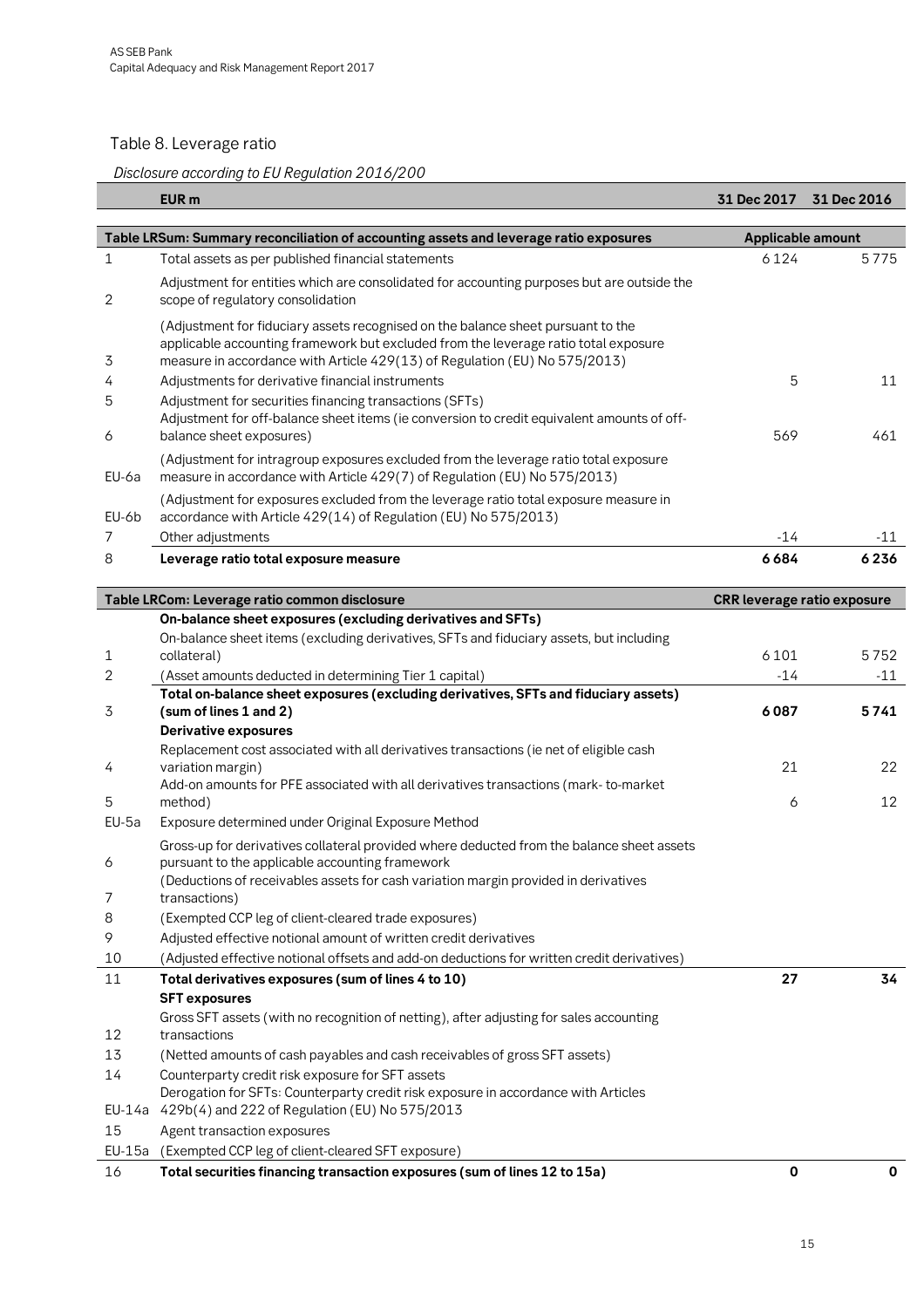|        | EUR <sub>m</sub>                                                                                                                                                                                                                                                            | 31 Dec 2017     | 31 Dec 2016     |
|--------|-----------------------------------------------------------------------------------------------------------------------------------------------------------------------------------------------------------------------------------------------------------------------------|-----------------|-----------------|
|        | Other off-balance sheet exposures                                                                                                                                                                                                                                           |                 |                 |
| 17     | Off-balance sheet exposures at gross notional amount                                                                                                                                                                                                                        | 1 2 5 8         | 1096            |
| 18     | (Adjustments for conversion to credit equivalent amounts)                                                                                                                                                                                                                   | -688            | -635            |
| 19     | Other off-balance sheet exposures (sum of lines 17 and 18)                                                                                                                                                                                                                  | 570             | 461             |
|        | Exempted exposures in accordance with Article 429(7) and (14) of Regulation (EU) No<br>575/2013 (on and off balance sheet)                                                                                                                                                  |                 |                 |
| EU-19a | (Intragroup exposures (solo basis) exempted in accordance with Article 429(7) of<br>Regulation (EU) No 575/2013 (on and off balance sheet))<br>(Exposures exempted in accordance with Article 429 (14) of Regulation (EU) No<br>EU-19b 575/2013 (on and off balance sheet)) |                 |                 |
|        | Capital and total exposure measure                                                                                                                                                                                                                                          |                 |                 |
| 20     | Tier 1 capital                                                                                                                                                                                                                                                              | 959             | 945             |
| 21     | Leverage ratio total exposure measure (sum of lines 3, 11, 16, 19, EU-19a and EU-19b)                                                                                                                                                                                       | 6684            | 6236            |
|        | Leverage ratio                                                                                                                                                                                                                                                              |                 |                 |
| 22     | Leverage ratio                                                                                                                                                                                                                                                              | 14,3%           | 15,2%           |
|        | Choice on transitional arrangements and amount of derecognised fiduciary items                                                                                                                                                                                              |                 |                 |
| EU-23  | Choice on transitional arrangements for the definition of the capital measure<br>Amount of derecognised fiduciary items in accordance with Article 429(11) of Regulation                                                                                                    | Fully phased in | Fully phased in |
| EU-24  | (EU) No 575/2013                                                                                                                                                                                                                                                            |                 |                 |

| exposures)  | Table LRSpl: Split-up of on balance sheet exposures (excluding derivatives, SFTs and exempted | <b>CRR</b> leverage ratio exposure |          |
|-------------|-----------------------------------------------------------------------------------------------|------------------------------------|----------|
|             | Total on-balance sheet exposures (excluding derivatives, SFTs, and exempted exposures),       |                                    |          |
| EU-1        | of which:                                                                                     | 6 1 0 1                            | 5752     |
| $EU-2$      | Trading book exposures                                                                        | 0                                  | $\Omega$ |
| EU-3        | Banking book exposures, of which:                                                             | 6 1 0 1                            | 5752     |
| EU-4        | Covered bonds                                                                                 |                                    |          |
| $EU-5$      | Exposures treated as sovereigns                                                               | 1 2 5 8                            | 488      |
|             | Exposures to regional governments, MDB, international organisations and PSE not treated       |                                    |          |
| EU-6        | as sovereigns                                                                                 |                                    |          |
| <b>EU-7</b> | Institutions                                                                                  | 172                                | 983      |
| EU-8        | Secured by mortgages of immovable properties                                                  | 3543                               | 3290     |
| EU-9        | Retail exposures                                                                              | 410                                | 370      |
| EU-10       | Corporate                                                                                     | 564                                | 466      |
| EU-11       | Exposures in default                                                                          | 58                                 | 63       |
| EU-12       | Other exposures (eg equity, securitisations, and other non-credit obligation assets)          | 96                                 | 92       |
|             |                                                                                               |                                    |          |

#### **Table LRQua: Free format text boxes for disclosure on qualitative items**

Leverage ratio is considered in capital and risk management and planning. The leverage ratio is frequently monitored and risks involved are assessed.

In 2017, there were no significant factors impacting the leverage ratio.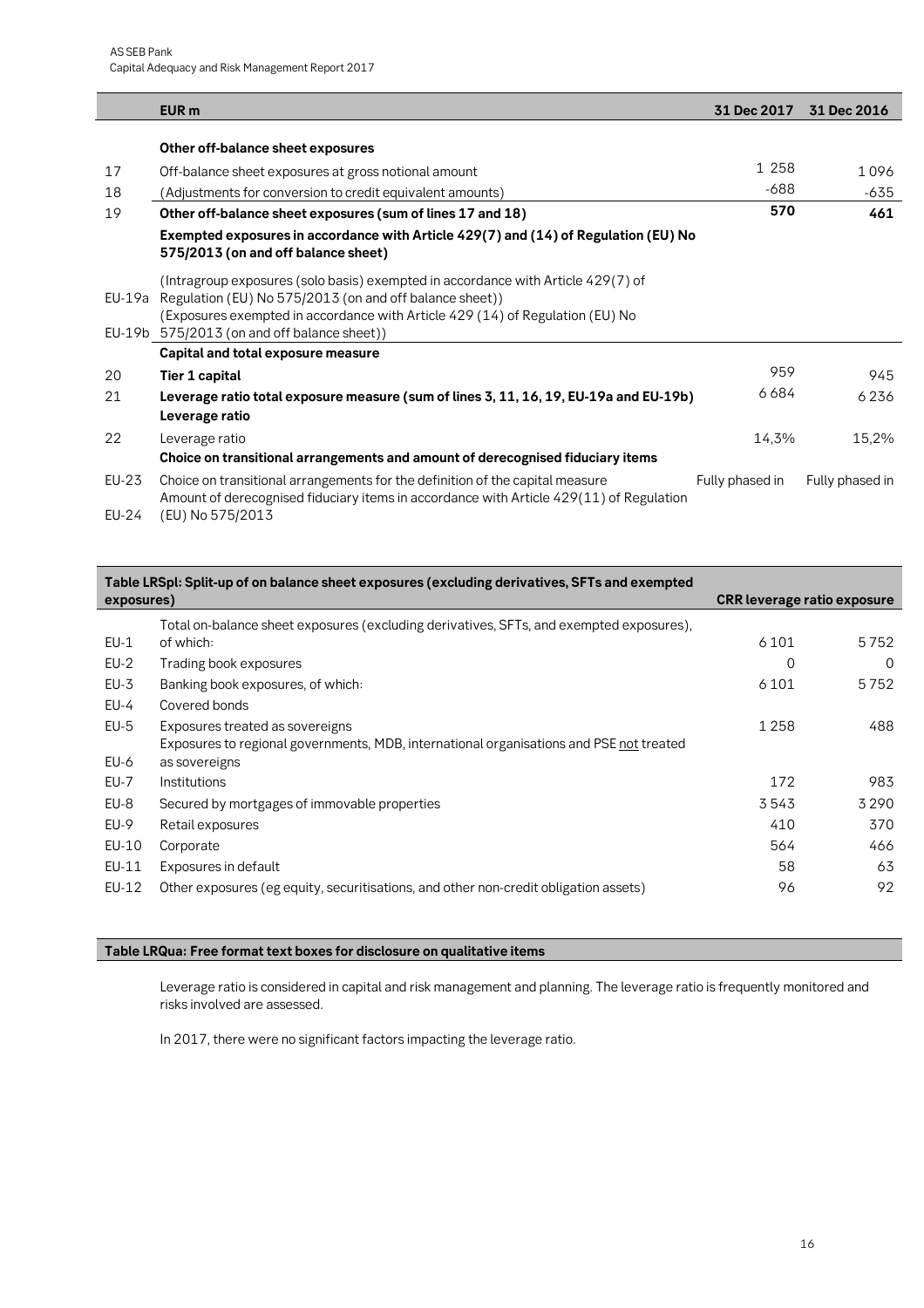## Credit exposure

|                                          | 31 Dec 2017                                              |                                                | 31 Dec 2016                                              |                                                |
|------------------------------------------|----------------------------------------------------------|------------------------------------------------|----------------------------------------------------------|------------------------------------------------|
| EUR <sub>m</sub>                         | Net value of<br>exposures at<br>the end of the<br>period | Average net<br>exposures<br>over the<br>period | Net value of<br>exposures at<br>the end of the<br>period | Average net<br>exposures<br>over the<br>period |
| Central governments or central banks     |                                                          |                                                |                                                          |                                                |
| Institutions                             | 27                                                       | 27                                             | 28                                                       | 19                                             |
| Corporates                               | 2961                                                     | 2707                                           | 2565                                                     | 2446                                           |
| of which large corporates                | 1229                                                     | 1011                                           | 1049                                                     | 1012                                           |
| of which SME corporates                  | 1655                                                     | 1610                                           | 1 436                                                    | 1360                                           |
| of which Specialised Lending             | 77                                                       | 85                                             | 81                                                       | 74                                             |
| Retail exposures                         | 2363                                                     | 2 2 8 8                                        | 2162                                                     | 2 1 0 0                                        |
| of which secured by real estate property | 2146                                                     | 2074                                           | 1959                                                     | 1896                                           |
| of which retail SME                      | 69                                                       | 69                                             | 68                                                       | 69                                             |
| of which other retail exposures          | 149                                                      | 145                                            | 136                                                      | 136                                            |
| <b>Total IRB approach</b>                | 5352                                                     | 5021                                           | 4756                                                     | 4564                                           |
| Central governments or central banks     | 1291                                                     | 767                                            | 642                                                      | 570                                            |
| Other exposures                          | 488                                                      | 434                                            | 409                                                      | 397                                            |
| <b>Total Standardised approach</b>       | 1779                                                     | 1201                                           | 1051                                                     | 967                                            |
| <b>Total</b>                             | 7131                                                     | 6222                                           | 5807                                                     | 5531                                           |

Table 9. EU CRB-B - Total and average net amount of exposures

Table 10. EU CRB-C - Geographical breakdown of exposures

|                                          |                | 31 Dec 2017 |         |                | 31 Dec 2016 |                |       |  |
|------------------------------------------|----------------|-------------|---------|----------------|-------------|----------------|-------|--|
| Net value of exposure, EUR m             | <b>Estonia</b> | Other *     | Total   | <b>Estonia</b> |             | Other *        | Total |  |
| Central governments or central banks     |                |             |         |                |             |                |       |  |
| Institutions                             | 0              | 27          | 27      |                | 0           | 28             | 28    |  |
| Corporates                               | 2931           | 30          | 2961    | 2523           |             | 42             | 2565  |  |
| of which large corporates                | 1216           | 13          | 1229    | <i>1010</i>    |             | 39             | 1049  |  |
| of which SME corporates                  | 1638           | 17          | 1655    | 1 433          |             | $\overline{3}$ | 1436  |  |
| of which Specialised Lending             | 77             |             | 77      |                | 81          |                | 81    |  |
| Retail exposures                         | 2354           | 9           | 2363    | 2155           |             | 7              | 2162  |  |
| of which secured by real estate property | 2137           | 9           | 2146    | 1952           |             | 7              | 1959  |  |
| of which retail SME                      | 69             | 0           | 69      |                | 68          | 0              | 68    |  |
| of which other retail exposures          | 148            | 0           | 149     |                | 135         | 0              | 136   |  |
| <b>Total IRB approach</b>                | 5285           | 66          | 5352    | 4678           |             | 77             | 4756  |  |
| Central governments or central banks     | 1 2 0 2        | 89          | 1291    |                | 555         | 87             | 642   |  |
| Other exposures                          | 487            | 1           | 488     |                | 408         | $\Omega$       | 409   |  |
| <b>Total Standardised approach</b>       | 1689           | 90          | 1779    |                | 964         | 87             | 1051  |  |
| Total                                    | 6974           | 156         | 7 1 3 1 | 5642           |             | 165            | 5807  |  |

\* Credit exposure is primarily concentrated to Estonia. The category "Other countries" consists mainly Lithuania, Latvia, Netherlands and Turkey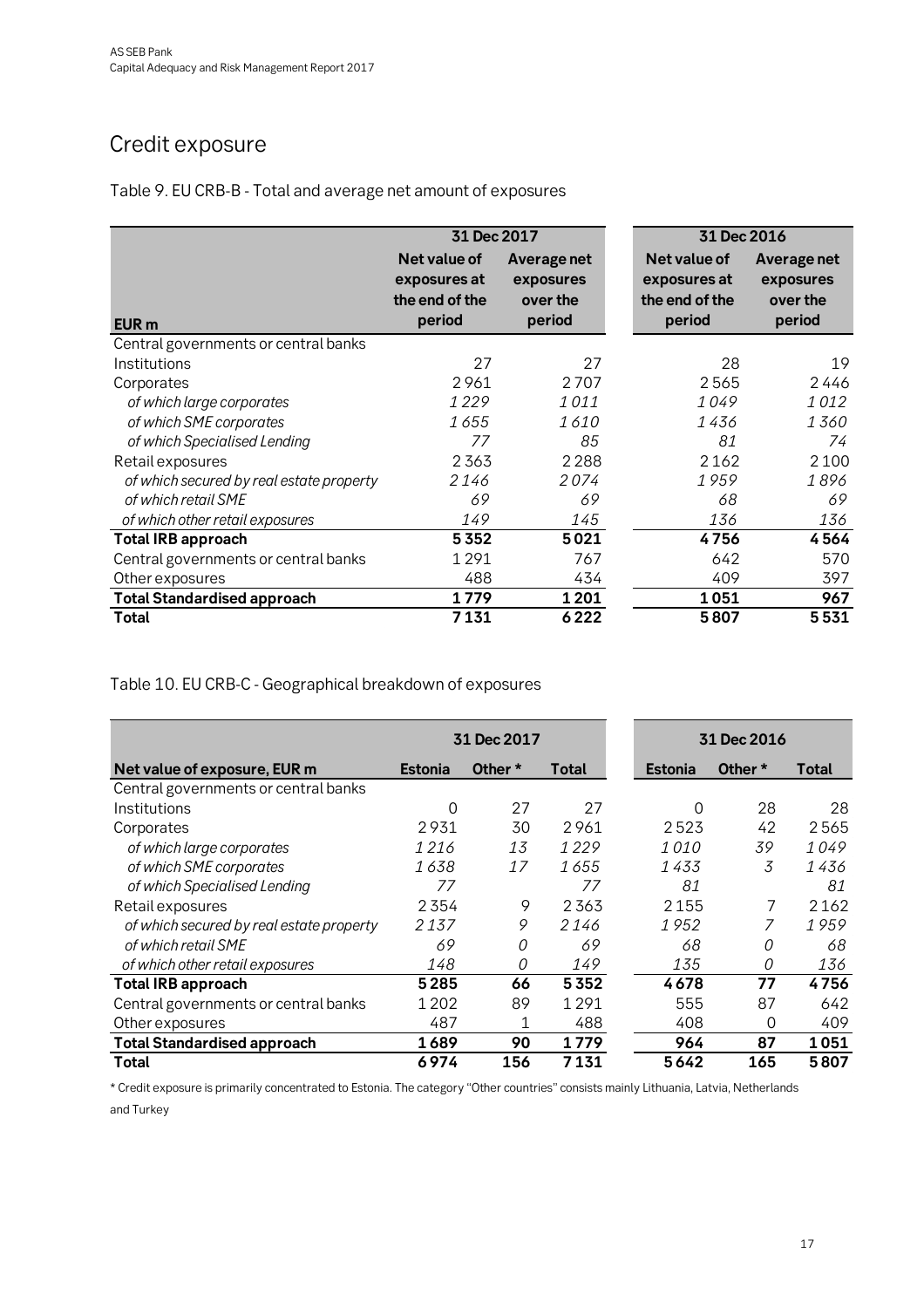#### Table 11. EU CRB-D - Concentration of exposures by industry

|                                          | <b>Banks</b> | <b>Finance and</b><br>insurance | Wholesale<br>and retail | <b>Transportation Shipping</b> |          | <b>Business and</b><br>household |     | <b>Construction Manufacturing</b> | Agriculture,<br>forestry and | Mining, oil<br>and gas | Electricity,<br>water and gas | <b>Commercial</b><br>real estate | <b>Residential</b><br>real estate | Public<br>Administration | Household<br>mortgage | Other    |
|------------------------------------------|--------------|---------------------------------|-------------------------|--------------------------------|----------|----------------------------------|-----|-----------------------------------|------------------------------|------------------------|-------------------------------|----------------------------------|-----------------------------------|--------------------------|-----------------------|----------|
| 31 Dec 2017, EUR m                       |              |                                 |                         |                                |          | services                         |     |                                   | fishing                      | extraction             | supply                        | management                       | management                        |                          |                       |          |
| Central governments or central banks     |              |                                 |                         |                                |          |                                  |     |                                   |                              |                        |                               |                                  |                                   |                          |                       |          |
| Institutions                             | 27           |                                 |                         |                                |          |                                  |     |                                   |                              |                        |                               |                                  |                                   |                          |                       |          |
| Corporates                               |              | 71                              | 510                     | 144                            | 61       | 176                              | 102 | 474                               | 156                          | 115                    | 408                           | 723                              |                                   |                          |                       | 21       |
| of which large corporates                |              | 21                              | 257                     | 45                             | 0        | 43                               | 54  | 157                               |                              | 112                    | 356                           | 163                              |                                   |                          |                       |          |
| of which SME corporates                  |              | 50                              | 250                     | 99                             | 61       | 132                              | 48  | 317                               | 147                          |                        |                               | 522                              |                                   |                          |                       |          |
| of which Specialised Lending             |              |                                 |                         |                                |          |                                  |     |                                   |                              |                        | 34                            | 38                               |                                   |                          |                       |          |
| Retail exposures                         |              |                                 | 20                      |                                |          | 70                               |     | 15                                | 18                           |                        |                               | 16                               |                                   |                          | 2063                  | 149      |
| of which secured by real estate property |              |                                 | 16                      |                                |          | 12                               |     | 13                                |                              |                        |                               | 16                               |                                   |                          | 2063                  | $\Omega$ |
| of which retail SME                      |              |                                 |                         |                                |          | 58                               |     |                                   |                              |                        |                               |                                  |                                   |                          |                       |          |
| of which other retail exposures          |              |                                 |                         |                                | $\Omega$ | $\Omega$                         |     |                                   |                              |                        |                               |                                  |                                   |                          |                       | 149      |
| <b>Total IRB approach</b>                | 27           | 71                              | 530                     | 148                            | 61       | 246                              | 108 | 490                               | 175                          | 115                    | 408                           | 739                              | O                                 |                          | 2063                  | 170      |
| Central governments or central banks     | 1010         |                                 |                         |                                |          |                                  |     |                                   |                              |                        |                               |                                  |                                   | 281                      |                       |          |
| Other exposures                          |              |                                 | 20                      |                                | $\Omega$ | 22                               | 25  | 20                                |                              |                        |                               |                                  |                                   | 139                      |                       | 229      |
| <b>Total Standardised approach</b>       | 1010         |                                 | 20                      | 17                             | 0        | 22                               | 25  | 20                                | 11                           |                        |                               |                                  |                                   | 420                      | $\Omega$              | 229      |
| Total                                    | 1037         | 72                              | 551                     | 165                            | 61       | 268                              | 132 | 509                               | 186                          | 116                    | 409                           | 742                              | O                                 | 420                      | 2063                  | 399      |

|                                          |              | <b>Finance and</b> | Wholesale  |                                |    | <b>Business and</b> |     |                                   | Agriculture, | Mining, oil | Electricity,  | <b>Commercial</b> | <b>Residential</b> | Public         | Household |       |
|------------------------------------------|--------------|--------------------|------------|--------------------------------|----|---------------------|-----|-----------------------------------|--------------|-------------|---------------|-------------------|--------------------|----------------|-----------|-------|
|                                          | <b>Banks</b> | insurance          | and retail | <b>Transportation Shipping</b> |    | household           |     | <b>Construction Manufacturing</b> | forestry and | and gas     | water and gas | real estate       | real estate        | Administration | mortgage  | Other |
| 31 Dec 2016. EUR m                       |              |                    |            |                                |    | services            |     |                                   | fishing      | extraction  | supply        | management        | management         |                |           |       |
| Central governments or central banks     |              |                    |            |                                |    |                     |     |                                   |              |             |               |                   |                    |                |           |       |
| Institutions                             | 28           |                    |            |                                |    |                     |     |                                   |              |             |               |                   |                    |                |           |       |
| Corporates                               |              | 58                 | 553        | 94                             | 25 | 132                 | 77  | 336                               | 155          | 121         | 251           | 750               |                    |                |           |       |
| of which large corporates                |              | 25                 | 327        | 33                             |    | 45                  | 10  | 108                               |              | 119         | 186           | 178               |                    |                |           |       |
| of which SME corporates                  |              | 32                 | 226        | 61                             | 21 | 86                  | 66  | 229                               | 150          |             | 14            | 543               |                    |                |           |       |
| of which Specialised Lending             |              |                    |            |                                |    |                     |     |                                   |              |             |               | 29                |                    |                |           |       |
| Retail exposures                         |              |                    | 01<br>41   |                                |    | 70                  |     | 15                                |              |             |               | 16                |                    |                | 1876      | 136   |
| of which secured by real estate property |              |                    | 16         |                                |    | 13                  |     | 12                                |              |             |               |                   |                    |                | 1876      | 0     |
| of which retail SME                      |              |                    |            |                                |    | 57                  |     |                                   |              |             |               |                   |                    |                |           |       |
| of which other retail exposures          |              |                    |            |                                |    |                     |     |                                   |              |             |               |                   |                    |                |           | 136   |
| <b>Total IRB approach</b>                | 28           | 58                 | 573        | 97                             | 25 | 202                 | 83  | 352                               | 172          | 121         | 252           | 766               |                    |                | 1876      | 152   |
| Central governments or central banks     | 251          |                    |            |                                |    |                     |     |                                   |              |             |               |                   |                    | 391            |           |       |
| Other exposures                          |              |                    | 18         | 16                             |    | 21                  | 21  | 19                                | 12           | $\Omega$    |               |                   |                    | 89             |           | 209   |
| <b>Total Standardised approach</b>       | 251          |                    | 18         | 16                             |    | 21                  | 21  | 19                                | 12           |             |               |                   |                    | 481            | O         | 209   |
| Total                                    | 279          | 58                 | 591        | 113                            | 25 | 222                 | 104 | 371                               | 184          | 121         | 252           | 769               |                    | 481            | 1876      | 360   |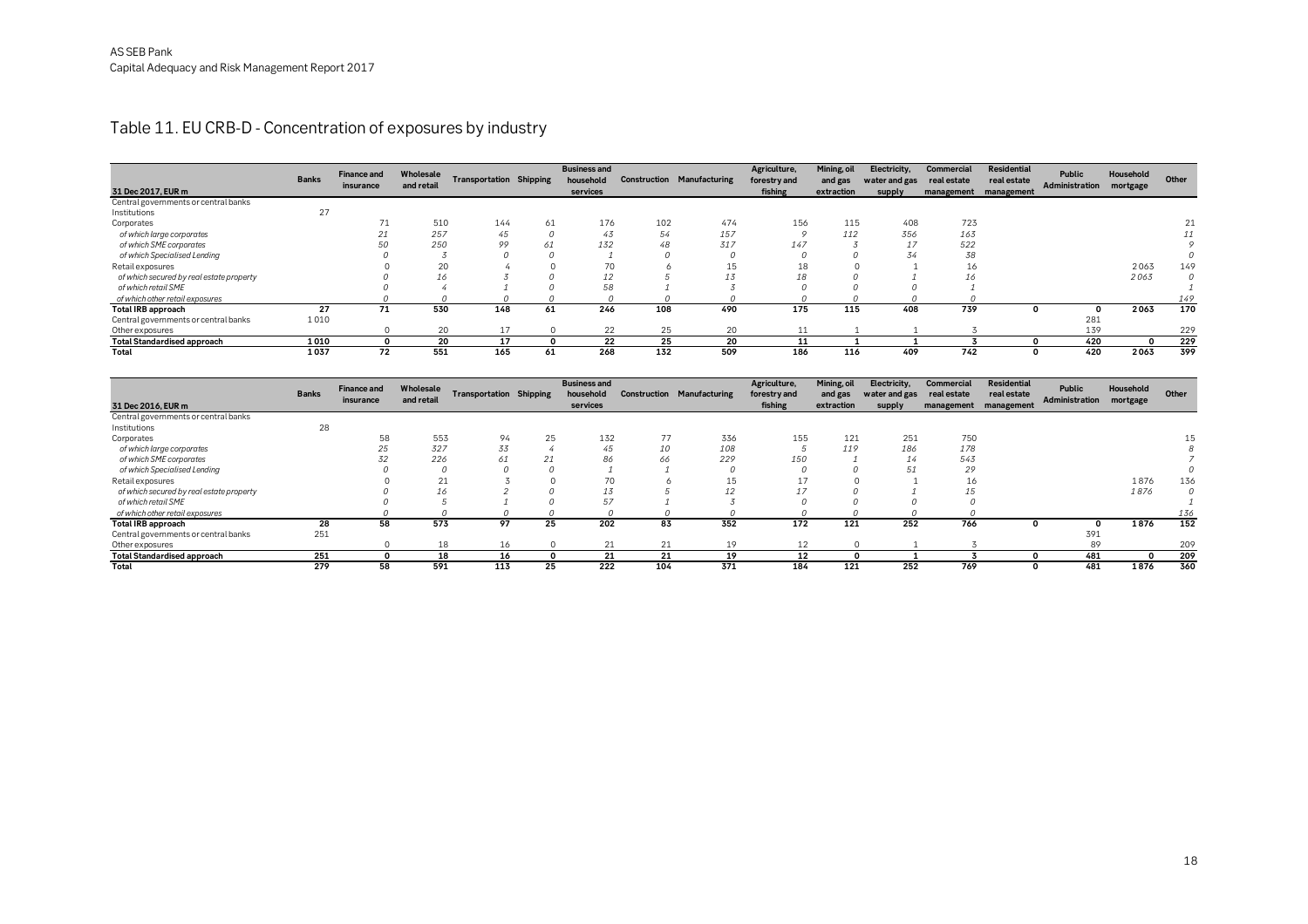## Table 12. EU CRB-E - Maturity of exposures

|                                          | Net exposure value |               |                              |           |                              |       |  |  |  |
|------------------------------------------|--------------------|---------------|------------------------------|-----------|------------------------------|-------|--|--|--|
| 31 Dec 2017, EUR m                       | <b>On demand</b>   | $\leq$ 1 year | $>1$ year $\lt$ = 5<br>vears | > 5 years | <b>No stated</b><br>maturity | Total |  |  |  |
| Central governments or central banks     |                    |               |                              |           |                              |       |  |  |  |
| Institutions                             | 20                 | 7             | 0                            | 0         |                              | 27    |  |  |  |
| Corporates                               | 444                | 630           | 1748                         | 139       |                              | 2961  |  |  |  |
| of which large corporates                | 162                | 322           | 741                          | 4         |                              | 1229  |  |  |  |
| of which SME corporates                  | 281                | 306           | 940                          | 127       |                              | 1655  |  |  |  |
| of which Specialised Lending             | 1                  | 1             | 66                           | 8         |                              | 77    |  |  |  |
| Retail exposures                         | 81                 | 74            | 174                          | 2035      |                              | 2363  |  |  |  |
| of which secured by real estate property | 25                 | 16            | 117                          | 1987      |                              | 2146  |  |  |  |
| of which retail SME                      | 6                  | 6             | 11                           | 46        |                              | 69    |  |  |  |
| of which other retail exposures          | 49                 | 52            | 46                           |           |                              | 149   |  |  |  |
| <b>Total IRB approach</b>                | 545                | 711           | 1922                         | 2174      | $\mathbf{0}$                 | 5352  |  |  |  |
| Central governments or central banks     | 1034               | 151           | 106                          | $\Omega$  |                              | 1291  |  |  |  |
| Other exposures                          | 52                 | 24            | 316                          | 96        |                              | 488   |  |  |  |
| <b>Total Standardised approach</b>       | 1086               | 176           | 422                          | 96        | 0                            | 1779  |  |  |  |
| Total                                    | 1631               | 886           | 2344                         | 2270      | $\bf{0}$                     | 7131  |  |  |  |

|                                          | Net exposure value |               |                          |           |                              |       |  |  |  |
|------------------------------------------|--------------------|---------------|--------------------------|-----------|------------------------------|-------|--|--|--|
| 31 Dec 2016, EUR m                       | <b>On demand</b>   | $\leq$ 1 year | $>1$ year $<=5$<br>vears | > 5 years | <b>No stated</b><br>maturity | Total |  |  |  |
| Central governments or central banks     |                    |               |                          |           |                              |       |  |  |  |
| Institutions                             | 20                 | 8             | <sup>0</sup>             | 0         |                              | 28    |  |  |  |
| Corporates                               | 425                | 494           | 1506                     | 140       |                              | 2565  |  |  |  |
| of which large corporates                | 179                | 244           | 592                      | 33        |                              | 1049  |  |  |  |
| of which SME corporates                  | 225                | 250           | 863                      | 98        |                              | 1 436 |  |  |  |
| of which Specialised Lending             | 21                 | 0             | 51                       | 9         |                              | 81    |  |  |  |
| Retail exposures                         | 83                 | 76            | 160                      | 1844      |                              | 2162  |  |  |  |
| of which secured by real estate property | 26                 | 18            | 117                      | 1798      |                              | 1959  |  |  |  |
| of which retail SME                      | 7                  | 7             | 9                        | 45        |                              | 68    |  |  |  |
| of which other retail exposures          | 49                 | 51            | 34                       |           |                              | 136   |  |  |  |
| <b>Total IRB approach</b>                | 528                | 578           | 1666                     | 1984      | $\mathbf 0$                  | 4756  |  |  |  |
| Central governments or central banks     | 458                | 76            | 95                       | 14        |                              | 642   |  |  |  |
| Other exposures                          | 38                 | 23            | 265                      | 82        |                              | 409   |  |  |  |
| <b>Total Standardised approach</b>       | 496                | 99            | 360                      | 96        | 0                            | 1051  |  |  |  |
| Total                                    | 1024               | 676           | 2026                     | 2080      | $\mathbf{0}$                 | 5807  |  |  |  |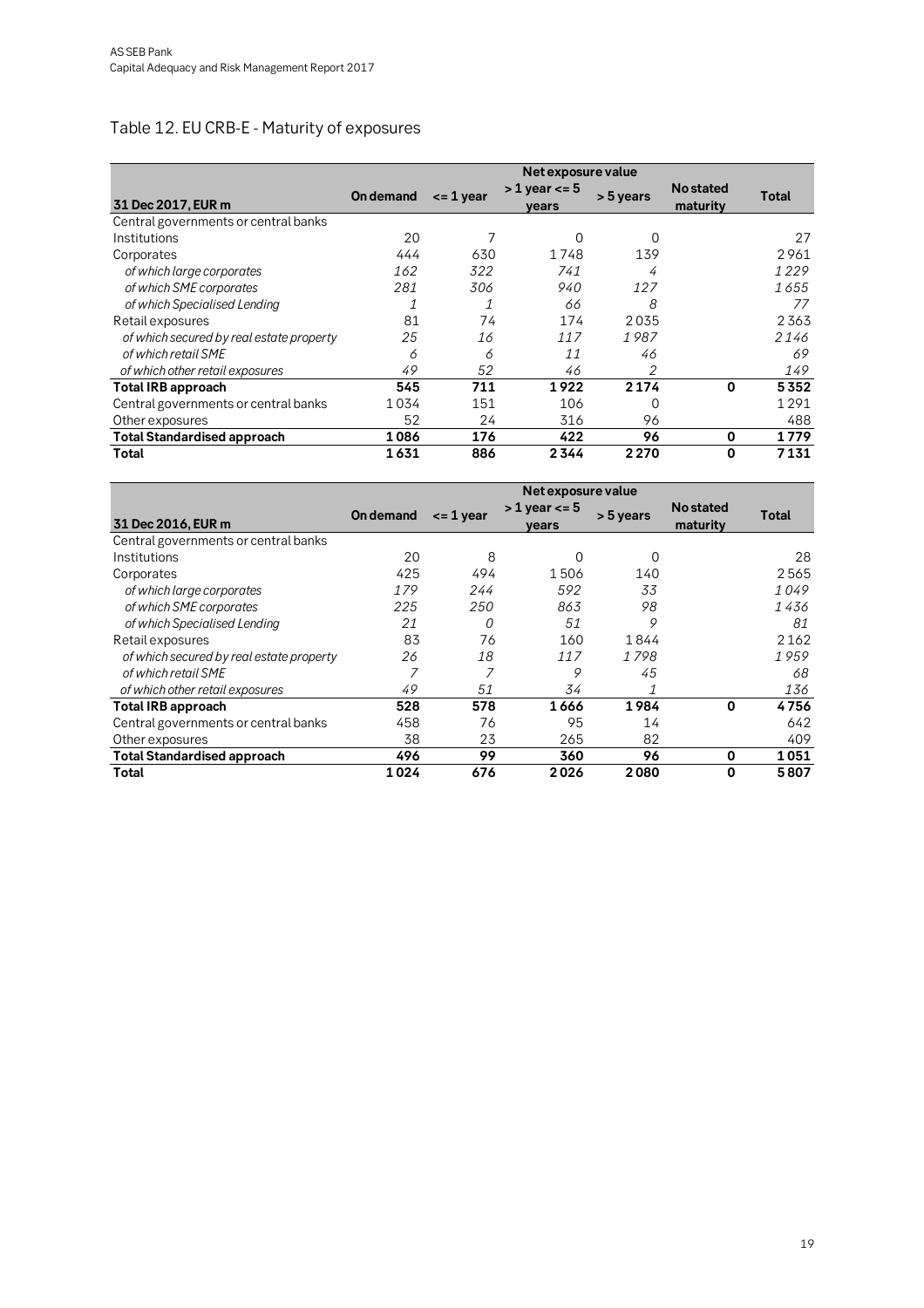# Credit risk mitigation

Depending on the creditworthiness of the customer, as well as the nature and complexity of the transaction, collateral and netting agreements can be used to a varying extent to mitigate the credit risk. In the selection of a particular credit risk mitigation technique, consideration is given to its suitability for the product and customer in question, its legal enforceability, and on the experience and capacity to manage and control the particular technique. The most important credit risk mitigation techniques are pledges and guarantees. The most common types of pledges are real estate, floating charges and financial securities.

For large corporate customers, credit risk is commonly mitigated through the use of restrictive covenants in the credit agreements, including negative pledges. Independent and professional credit analysis is particularly important for this customer segment. A credit analysis function within the Corporates and Institutions Area provides independent analysis and credit opinions to business units throughout the bank where relevant as well as to the credit committees.

All non-retail collateral values are reviewed at least annually by the relevant credit committees. Collateral values for watch-listed engagements are reviewed on a more frequent basis. The general rule is that the value of the collateral shall be calculated on the basis of the estimated market value of the asset with a conservative discount. The market value shall be documented by an independent external valuation or, when applicable, by a well justified internal estimate.

The general control process for various credit risk mitigation techniques includes credit review and approval requirements, specific credit product policies and credit risk monitoring and control. The value of both the exposure and the mitigating collateral are monitored on a regular basis. The frequency depends on the type of counterparty, the structure of the transaction and the type of collateral.

The most common collateral is the real estate and from exposures secured by collateral, the residential real estate made 56%, commercial real estate 40% and other collateral types (floating charges, financial collaterals, etc.) 4%.

| 31 Dec 2017, EUR m     | <b>Exposures</b><br>unsecured - | <b>Exposures</b><br>secured -<br>Carrying amount Carrying amount | <b>Exposures</b><br>secured by<br>collateral | <b>Exposures</b><br>secured by<br>financial<br>guarantees | <b>Exposures</b><br>secured by<br>credit<br>derivatives |
|------------------------|---------------------------------|------------------------------------------------------------------|----------------------------------------------|-----------------------------------------------------------|---------------------------------------------------------|
| Total loans            | 2142                            | 3645                                                             | 3583                                         | 62                                                        |                                                         |
| Total debt securities  | 89                              |                                                                  |                                              |                                                           |                                                         |
| Total exposures        | 2220                            | 3645                                                             | 3583                                         | 62                                                        | $\Omega$                                                |
| Of which defaulted     | 10                              | 36                                                               | 36                                           | $\Omega$                                                  |                                                         |
|                        | <b>Exposures</b><br>unsecured - | <b>Exposures</b><br>secured -<br>Carrying amount Carrying amount | <b>Exposures</b><br>secured by<br>collateral | <b>Exposures</b><br>secured by<br>financial<br>guarantees | <b>Exposures</b><br>secured by<br>credit<br>derivatives |
| 31 Dec 2016, EUR m     |                                 |                                                                  |                                              |                                                           |                                                         |
| Total loans            | 1 2 7 4                         | 3350                                                             | 3286                                         | 65                                                        |                                                         |
| Total debt securities  | 87                              |                                                                  |                                              |                                                           |                                                         |
| <b>Total exposures</b> | 1353                            | 3350                                                             | 3286                                         | 65                                                        | 0                                                       |

Of which defaulted  $15$  34 33 1

#### Table 13. EU CR3 - Credit risk mitigation techniques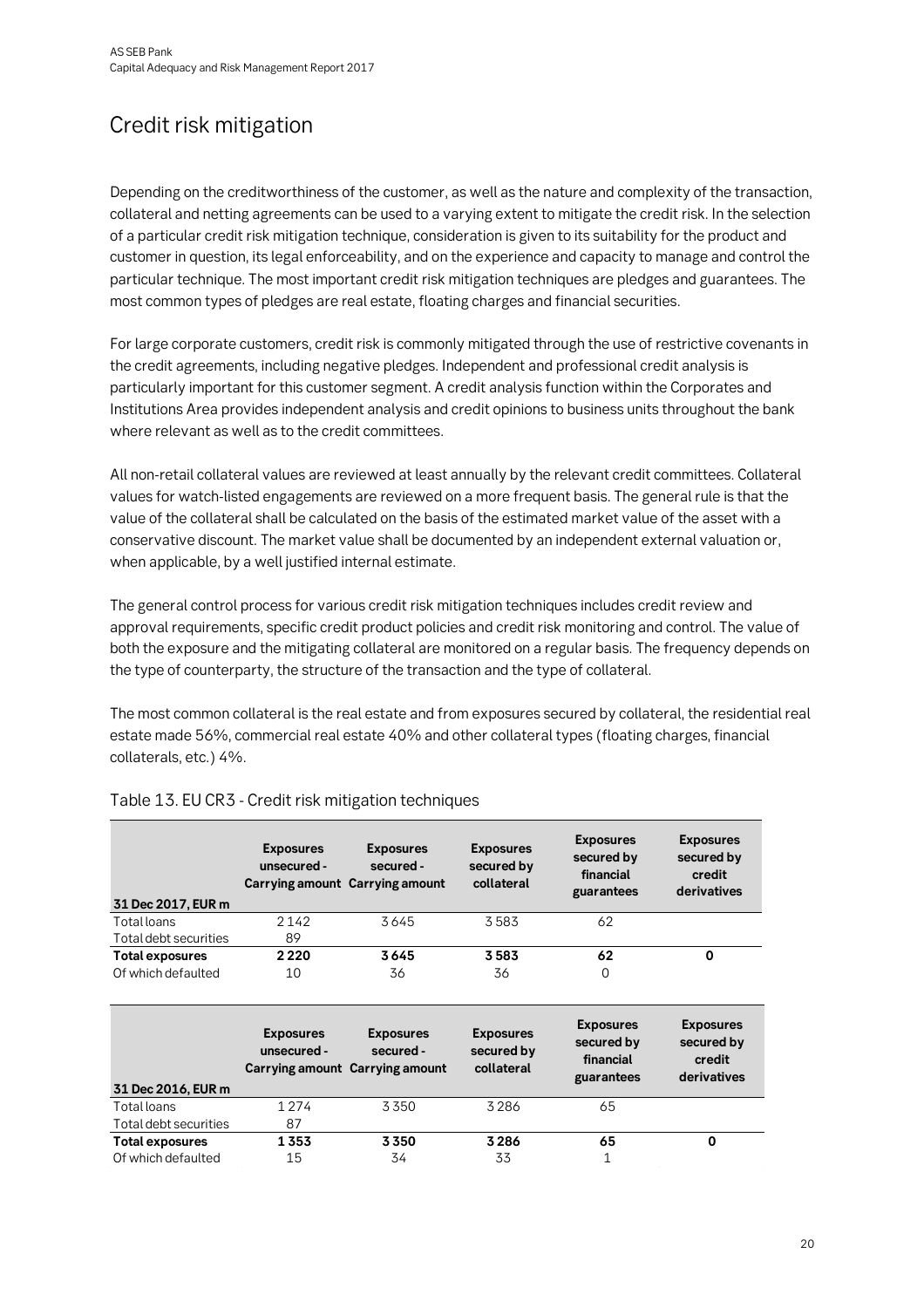# Credit quality

Bank's impairment process is described in the Annual Report Note 1.6. – Financial Assets.

If an obligor has not paid an amount of principal, interest or fee at the date it was due, this shall be recognised as a payment obligation past due. An overdraft exposure shall be considered as past due if the counterparty has breached an advised limit or been advised of a limit smaller than the amount outstanding.

#### Table 14. EU CR1-A - Credit quality of exposures by exposure class and instrument

|                                          |                               | Gross carrying values of   | <b>Specific</b>           | General                   |                                  | <b>Credit risk</b>                     |                   |
|------------------------------------------|-------------------------------|----------------------------|---------------------------|---------------------------|----------------------------------|----------------------------------------|-------------------|
| 31 Dec 2017, EUR m                       | <b>Defaulted</b><br>exposures | Non-defaulted<br>exposures | credit risk<br>adjustment | credit risk<br>adjustment | <b>Accumulated</b><br>write-offs | adjustment<br>charges of the<br>period | <b>Net values</b> |
| Central governments or central banks     |                               |                            |                           |                           |                                  |                                        |                   |
| Institutions                             | $\Omega$                      | 27                         | $\Omega$                  |                           | $\Omega$                         | $\Omega$                               | 27                |
| Corporates                               | 22                            | 2949                       | 10                        |                           | 22                               | $\Omega$                               | 2961              |
| of which large corporates                | 0                             | 1230                       |                           |                           | 3                                | 0                                      | 1229              |
| of which SME corporates                  | 20                            | 1644                       | 8                         |                           | 4                                | 0                                      | 1655              |
| of which Specialised Lending             | 2                             | 76                         |                           |                           | 16                               | 0                                      | 77                |
| Retail exposures                         | 35                            | 2337                       | 9                         |                           | 71                               | $\Omega$                               | 2363              |
| of which secured by real estate property | 33                            | 2119                       | ∩                         |                           | 25                               | 0                                      | 2146              |
| of which retail SME                      |                               | 69                         |                           |                           | 38                               | 0                                      | 69                |
| of which other retail exposures          |                               | 149                        | 2                         |                           | 8                                | 0                                      | 149               |
| <b>Total IRB approach</b>                | 57                            | 5313                       | 19                        | 0                         | 93                               | $\mathbf 0$                            | 5352              |
| Central governments or central banks     |                               | 1291                       | 0                         |                           |                                  | $\Omega$                               | 1291              |
| Other exposures                          |                               | 488                        |                           |                           | 0                                | $\mathbf 0$                            | 488               |
| <b>Total Standardised approach</b>       |                               | 1779                       | 1                         | 0                         | 0                                | 0                                      | 1779              |
| Total                                    | 58                            | 7092                       | 20                        | $\Omega$                  | 93                               | 0                                      | 7131              |
| Of which: Loans                          | 58                            | 5748                       | 20                        |                           | 93                               |                                        |                   |
| Of which: Debt securities                |                               | 89                         |                           |                           |                                  |                                        |                   |
| Of which: Off-balance-sheet exposures    | 0                             | 1255                       |                           |                           |                                  |                                        |                   |

|                                          |                               | Gross carrying values of   | <b>Specific</b>           | General                   |                           | <b>Credit risk</b>           |                   |
|------------------------------------------|-------------------------------|----------------------------|---------------------------|---------------------------|---------------------------|------------------------------|-------------------|
|                                          | <b>Defaulted</b><br>exposures | Non-defaulted<br>exposures | credit risk<br>adjustment | credit risk<br>adjustment | Accumulated<br>write-offs | adjustment<br>charges of the | <b>Net values</b> |
| 31 Dec 2016, EUR m                       |                               |                            |                           |                           |                           | period                       |                   |
| Central governments or central banks     |                               |                            |                           |                           |                           |                              |                   |
| Institutions                             | 0                             | 28                         | $\mathbf 0$               |                           | $\Omega$                  |                              | 28                |
| Corporates                               | 24                            | 2555                       | 14                        |                           | 29                        |                              | 2565              |
| of which large corporates                |                               | 1051                       | 2                         |                           | 10                        | 0                            | 1049              |
| of which SME corporates                  | 21                            | 1425                       | 10                        |                           | 4                         |                              | 1436              |
| of which Specialised Lending             | $\overline{2}$                | 80                         |                           |                           | 16                        | 0                            | 81                |
| Retail exposures                         | 38                            | 2134                       | 10                        |                           | 72                        | $\Omega$                     | 2162              |
| of which secured by real estate property | 37                            | 1930                       | 8                         |                           | 24                        | 0                            | 1959              |
| of which retail SME                      |                               | 68                         |                           |                           | 39                        | 0                            | 68                |
| of which other retail exposures          |                               | 136                        |                           |                           | 9                         | 0                            | 136               |
| <b>Total IRB approach</b>                | 62                            | 4717                       | 24                        | 0                         | 102                       | 1                            | 4756              |
| Central governments or central banks     |                               | 642                        | 0                         |                           |                           | 0                            | 642               |
| Other exposures                          |                               | 409                        |                           |                           | 0                         | 0                            | 409               |
| Total Standardised approach              |                               | 1051                       | 1                         | 0                         | $\Omega$                  | 0                            | 1051              |
| Total                                    | 63                            | 5768                       | 25                        | 0                         | 102                       | 1                            | 5807              |
| Of which: Loans                          | 63                            | 4586                       | 25                        |                           | 102                       |                              |                   |
| Of which: Debt securities                |                               | 87                         |                           |                           |                           |                              |                   |
| Of which: Off-balance-sheet exposures    | 0                             | 1095                       |                           |                           |                           |                              |                   |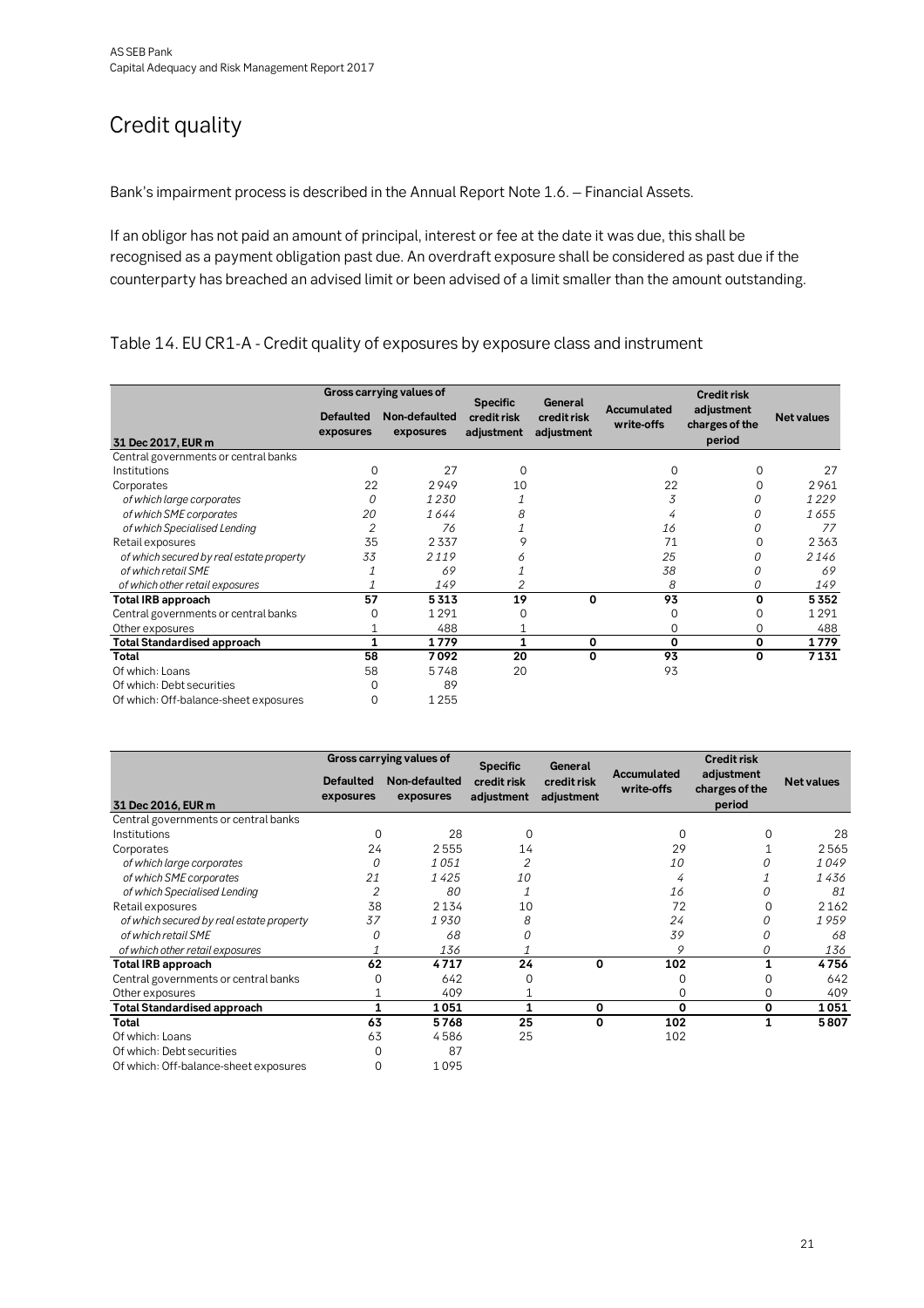## Table 15. EU CR1-B - Credit quality of exposures by industry or counterparty types

|                                    |                               | Gross carrying values of |                        |                                                          |                           | <b>Credit risk</b>           |                   |
|------------------------------------|-------------------------------|--------------------------|------------------------|----------------------------------------------------------|---------------------------|------------------------------|-------------------|
|                                    | <b>Defaulted</b><br>exposures | Non-<br>defaulted        | <b>Specific credit</b> | <b>General credit</b><br>risk adjustment risk adjustment | Accumulated<br>write-offs | adjustment<br>charges of the | <b>Net values</b> |
| 31 Dec 2017, EUR m                 |                               | exposures                |                        |                                                          |                           | period                       |                   |
| Banks                              |                               | 1037                     |                        |                                                          |                           | 0                            | 1037              |
| Finance and insurance              |                               | 72                       |                        |                                                          |                           |                              | 72                |
| Wholesale and retail               |                               | 551                      |                        |                                                          |                           |                              | 551               |
| Transportation                     |                               | 164                      |                        |                                                          |                           |                              | 165               |
| Shipping                           |                               | 61                       |                        |                                                          |                           |                              | 61                |
| Business and household services    |                               | 268                      |                        |                                                          |                           |                              | 268               |
| Construction                       |                               | 132                      |                        |                                                          | 11                        |                              | 132               |
| Manufacturing                      |                               | 509                      |                        |                                                          | 15                        |                              | 509               |
| Agriculture, forestry and fishing  | 10                            | 180                      |                        |                                                          |                           |                              | 186               |
| Mining, oil and gas extraction     |                               | 116                      |                        |                                                          |                           |                              | 116               |
| Electricity, water and gas supply  |                               | 409                      |                        |                                                          |                           |                              | 409               |
| Commercial real estate management  | 10                            | 736                      | 4                      |                                                          | 20                        | 0                            | 742               |
| Residential real estate management |                               |                          |                        |                                                          |                           |                              | $\Omega$          |
| <b>Public Administration</b>       |                               | 420                      |                        |                                                          | ∩                         | 0                            | 420               |
| Household mortgage                 | 32                            | 2035                     | Ô                      |                                                          | 25                        | O                            | 2060              |
| Other                              |                               | 402                      |                        |                                                          | Q                         |                              | 402               |
| Total                              | 58                            | 7092                     | 20                     | $\Omega$                                                 | 93                        | 0                            | 7131              |

|                                    |                               | Gross carrying values of       |                        |                                                   |                           | <b>Credit risk</b>                     |                   |  |
|------------------------------------|-------------------------------|--------------------------------|------------------------|---------------------------------------------------|---------------------------|----------------------------------------|-------------------|--|
| 31 Dec 2016, EUR m                 | <b>Defaulted</b><br>exposures | Non-<br>defaulted<br>exposures | <b>Specific credit</b> | General credit<br>risk adjustment risk adjustment | Accumulated<br>write-offs | adjustment<br>charges of the<br>period | <b>Net values</b> |  |
| Banks                              |                               | 279                            |                        |                                                   |                           |                                        | 279               |  |
| Finance and insurance              |                               | 58                             |                        |                                                   |                           |                                        | 58                |  |
| Wholesale and retail               |                               | 592                            |                        |                                                   |                           |                                        | 591               |  |
| Transportation                     |                               | 110                            |                        |                                                   |                           |                                        | 113               |  |
| Shipping                           |                               | 25                             |                        |                                                   |                           |                                        | 25                |  |
| Business and household services    |                               | 223                            |                        |                                                   |                           |                                        | 222               |  |
| Construction                       |                               | 104                            |                        |                                                   |                           |                                        | 104               |  |
| Manufacturing                      |                               | 370                            |                        |                                                   | 22                        |                                        | 371               |  |
| Agriculture, forestry and fishing  |                               | 180                            |                        |                                                   |                           |                                        | 184               |  |
| Mining, oil and gas extraction     |                               | 122                            |                        |                                                   |                           |                                        | 121               |  |
| Electricity, water and gas supply  |                               | 252                            |                        |                                                   |                           |                                        | 252               |  |
| Commercial real estate management  | 10                            | 764                            | 5                      |                                                   | 20                        | 0                                      | 769               |  |
| Residential real estate management |                               |                                |                        |                                                   |                           |                                        | $\Omega$          |  |
| <b>Public Administration</b>       | U                             | 481                            |                        |                                                   |                           |                                        | 481               |  |
| Household mortgage                 | 35                            | 1846                           | 8                      |                                                   | 24                        |                                        | 1874              |  |
| Other                              |                               | 363                            |                        |                                                   | 10                        |                                        | 363               |  |
| Total                              | 63                            | 5768                           | 25                     | 0                                                 | 102                       | 1                                      | 5807              |  |

## Table 16. EU CR1-C - Credit quality of exposures by geography

|                    |                               | Gross carrying values of       |                                    |                                          |                           |                                        |                   |
|--------------------|-------------------------------|--------------------------------|------------------------------------|------------------------------------------|---------------------------|----------------------------------------|-------------------|
| 31 Dec 2017, EUR m | <b>Defaulted</b><br>exposures | Non-<br>defaulted<br>exposures | Specific credit<br>risk adjustment | <b>General credit</b><br>risk adjustment | Accumulated<br>write-offs | adjustment<br>charges of the<br>period | <b>Net values</b> |
| Estonia            | 58                            | 6937                           | 20                                 |                                          | 93                        |                                        | 6974              |
| Other countries *  |                               | 156                            |                                    |                                          |                           |                                        | 156               |
| Total              | 58                            | 7092                           | 20                                 |                                          | 93                        |                                        | 7131              |

\**Other countries mainly comprise Latvia, Lithuania.and Turkey*

|                    |                               | Gross carrying values of<br><b>Credit risk</b> |                                    |                                          |                           |                                        |                   |  |  |  |  |
|--------------------|-------------------------------|------------------------------------------------|------------------------------------|------------------------------------------|---------------------------|----------------------------------------|-------------------|--|--|--|--|
| 31 Dec 2016, EUR m | <b>Defaulted</b><br>exposures | Non-<br>defaulted<br>exposures                 | Specific credit<br>risk adjustment | <b>General credit</b><br>risk adjustment | Accumulated<br>write-offs | adiustment<br>charges of the<br>period | <b>Net values</b> |  |  |  |  |
| Estonia            | 62                            | 5604                                           | 25                                 |                                          | 101                       |                                        | 5642              |  |  |  |  |
| Other countries *  |                               | 164                                            |                                    |                                          |                           |                                        | 165               |  |  |  |  |
| Total              | 63                            | 5768                                           | 25                                 |                                          | 102                       |                                        | 5807              |  |  |  |  |

\**Other countries mainly comprise Latvia, Lithuania.and Netherlands*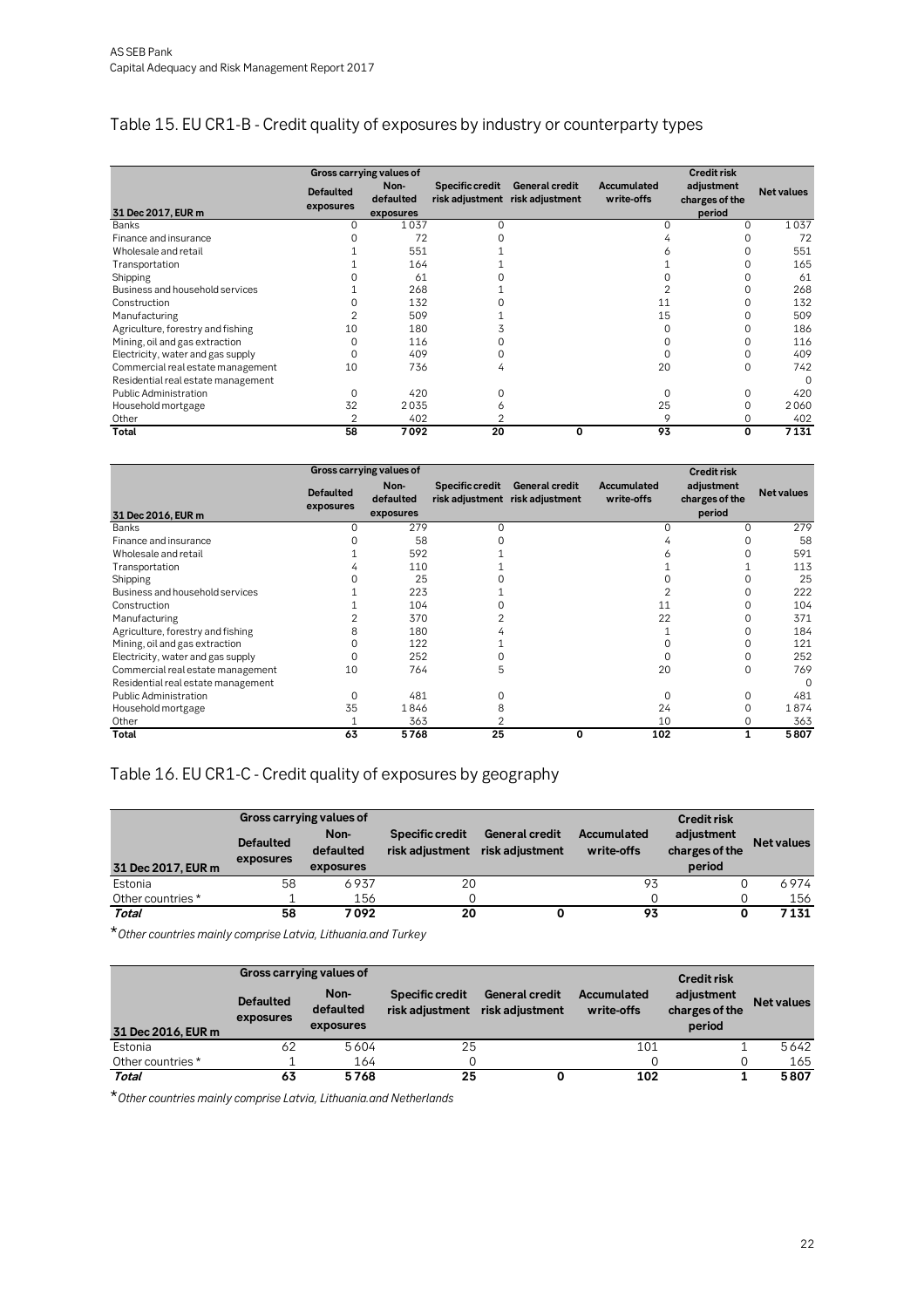## Table 17. EU CR1-D - Ageing of past due exposures

|                        | <b>Gross carrying values</b> |                            |                            |                              |                          |          |  |  |  |
|------------------------|------------------------------|----------------------------|----------------------------|------------------------------|--------------------------|----------|--|--|--|
| 31 Dec 2017, EUR m     | $<$ 30 days                  | $>$ 30 days $<$<br>60 days | $>60$ days $<$<br>90 days  | $> 90$ days $<$<br>180 days  | > 180 days<br>$<$ 1 year | > 1 year |  |  |  |
| Loans                  | 63                           | 5                          | 3                          | 4                            | 2                        | 18       |  |  |  |
| Debt securities        |                              |                            |                            |                              |                          |          |  |  |  |
| <b>Total exposures</b> | 63                           | 5                          | 3                          | 4                            | $\mathfrak{p}$           | 18       |  |  |  |
|                        |                              |                            |                            |                              |                          |          |  |  |  |
|                        |                              |                            |                            | <b>Gross carrying values</b> |                          |          |  |  |  |
|                        |                              | $>$ 30 days $<$            | $> 60 \text{ days} \leq 1$ | $> 90$ days $<$              | $>180$ days              |          |  |  |  |
| 31 Dec 2016, EUR m     | $<$ 30 days                  | 60 days                    | 90 days                    | 180 days                     | $<$ 1 year               | > 1 year |  |  |  |
| Loans                  | 52                           | 9                          | 3                          | 4                            | 3                        | 27       |  |  |  |
| Debt securities        |                              |                            |                            |                              |                          |          |  |  |  |
| <b>Total exposures</b> | 52                           | 9                          | 3                          | 4                            | 3                        | 27       |  |  |  |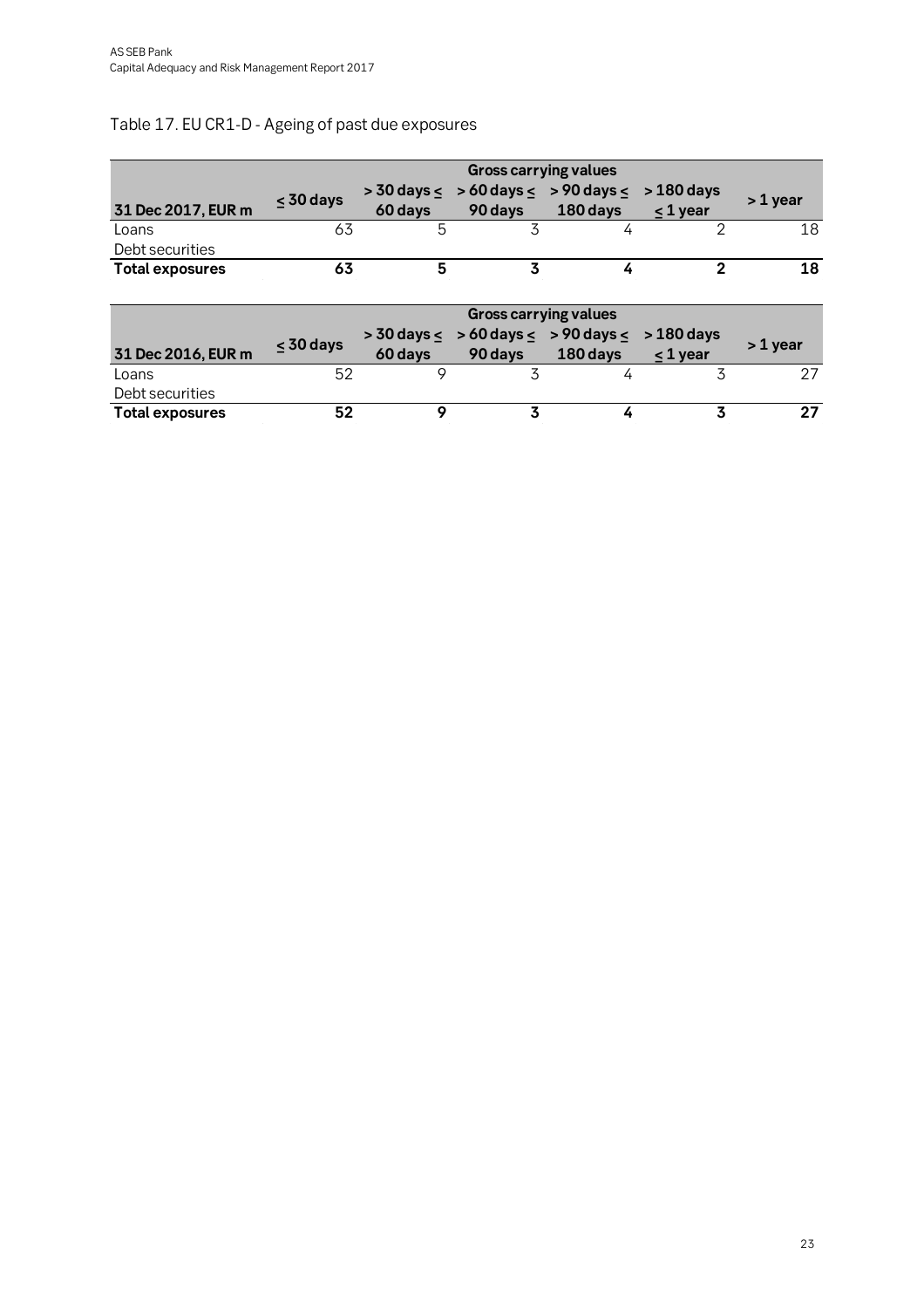Table 18. EU CR1-E - Non-performing and forborne exposures

|                             |         | Gross carrying values           |            |    |           |                         | Accumulated impairment and provisions and negative<br>fair value adjustments due to credit risk |  |                         |  | <b>Collaterals and financial</b><br>guarantees received |            |                                       |
|-----------------------------|---------|---------------------------------|------------|----|-----------|-------------------------|-------------------------------------------------------------------------------------------------|--|-------------------------|--|---------------------------------------------------------|------------|---------------------------------------|
|                             |         | Of which                        | Of which   |    |           | Of which non-performing |                                                                                                 |  | On performing exposures |  | On non-performing                                       | On non-    |                                       |
|                             |         | performing but<br>past due > 30 | performing |    | Of which  | Of which                | Of which                                                                                        |  | Of which                |  | Of which                                                | performing | <b>Of which forborne</b><br>exposures |
| 31 Dec 2017, EUR m          |         | days and $\lt$ = 90<br>davs     | forborne   |    | defaulted | impaired                | forborne                                                                                        |  | forborne                |  | forborne                                                | exposures  |                                       |
| Debt securities             | 89      |                                 |            |    |           |                         |                                                                                                 |  |                         |  |                                                         |            |                                       |
| Loans and advances          | 5806    |                                 | 29         | 62 | 58        | 22                      | 30                                                                                              |  |                         |  |                                                         | 44         | 51                                    |
| Off-balance-sheet exposures | 1 2 5 5 |                                 |            |    |           |                         |                                                                                                 |  |                         |  |                                                         |            | $\Omega$                              |

|                             |      | Gross carrying values                                  |                                    |    |                       |                         | Accumulated impairment and provisions and negative<br>fair value adjustments due to credit risk |    |                         |    | <b>Collaterals and financial</b><br>guarantees received |                                    |                                  |
|-----------------------------|------|--------------------------------------------------------|------------------------------------|----|-----------------------|-------------------------|-------------------------------------------------------------------------------------------------|----|-------------------------|----|---------------------------------------------------------|------------------------------------|----------------------------------|
|                             |      | Of which                                               |                                    |    |                       | Of which non-performing |                                                                                                 |    | On performing exposures |    | On non-performing                                       |                                    |                                  |
|                             |      | performing but<br>past due > 30<br>days and $\lt$ = 90 | Of which<br>performing<br>forborne |    | Of which<br>defaulted | Of which<br>impaired    | Of which<br>forborne                                                                            |    | Of which<br>forborne    |    | Of which<br>forborne                                    | On non-<br>performing<br>exposures | l Of which forborne<br>exposures |
| 31 Dec 2016, EUR m          |      | davs                                                   |                                    |    |                       |                         |                                                                                                 |    |                         |    |                                                         |                                    |                                  |
| Debt securities             | 87   |                                                        |                                    |    |                       |                         |                                                                                                 |    |                         |    |                                                         |                                    |                                  |
| Loans and advances          | 4649 |                                                        | 57                                 | 65 | 63                    | 29                      | 28                                                                                              | 10 |                         | 15 |                                                         | 44                                 | 76                               |
| Off-balance-sheet exposures | 1095 |                                                        |                                    |    |                       |                         |                                                                                                 |    |                         |    |                                                         |                                    |                                  |